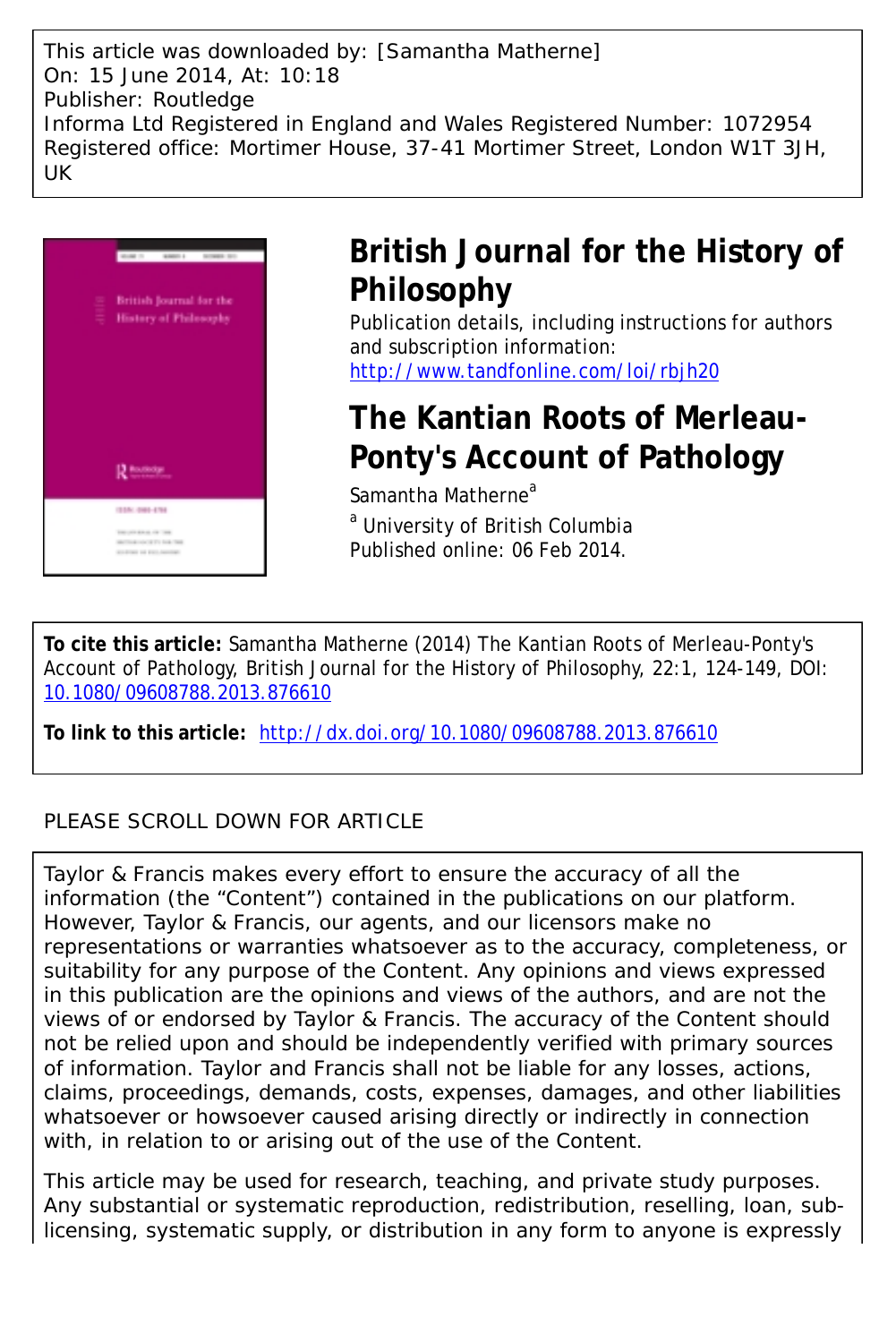forbidden. Terms & Conditions of access and use can be found at [http://](http://www.tandfonline.com/page/terms-and-conditions) [www.tandfonline.com/page/terms-and-conditions](http://www.tandfonline.com/page/terms-and-conditions)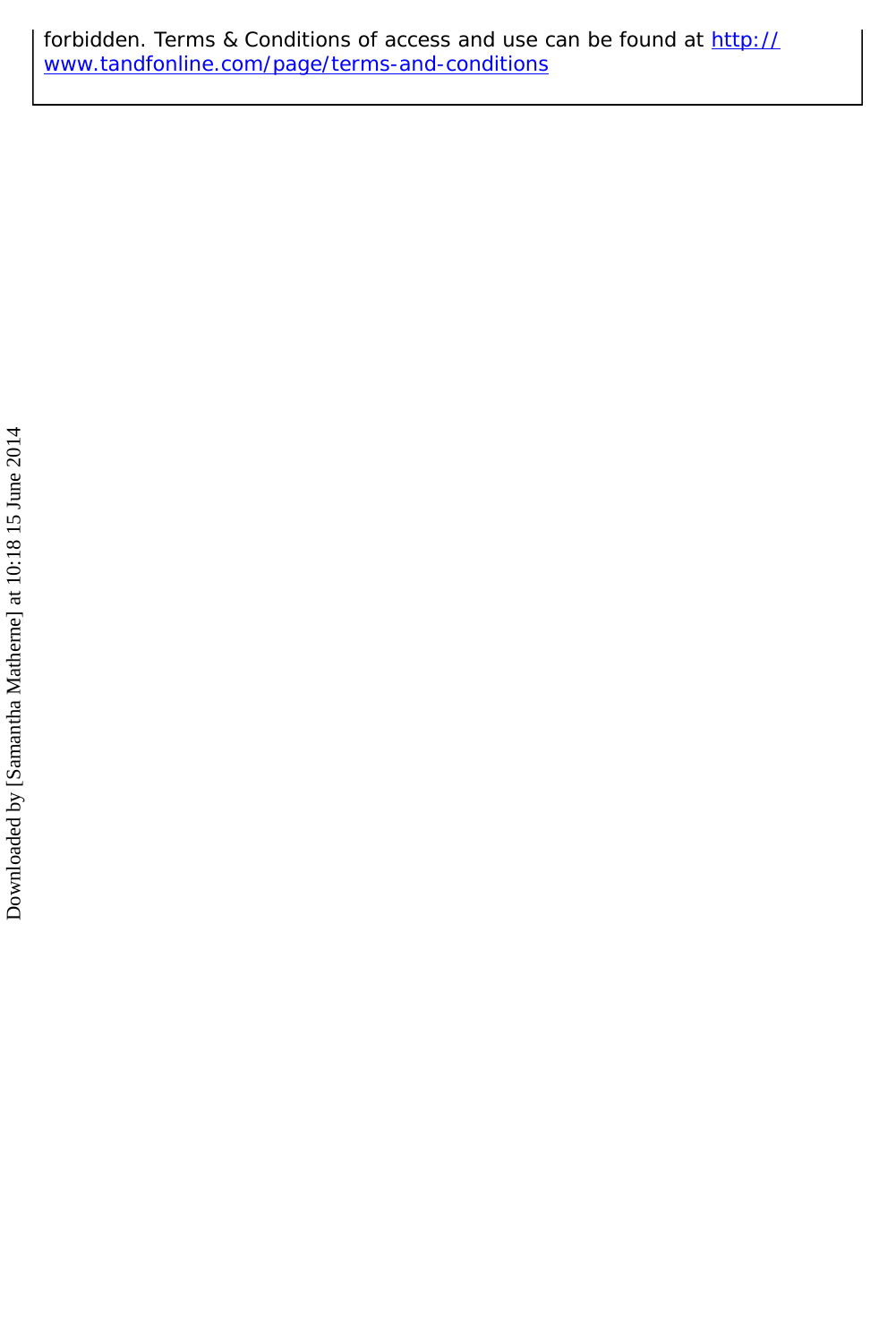# ARTICLE

# THE KANTIAN ROOTS OF MERLEAU-PONTY'S ACCOUNT OF PATHOLOGY

# Samantha Matherne

One of the more striking aspects of Maurice Merleau-Ponty's Phenomenology of Perception (1945) is his use of psychological case studies in pathology. For Merleau-Ponty, a philosophical interpretation of phenomena like aphasia and psychic blindness promises to shed light not just on the nature of pathology, but on the nature of human existence more generally. In this paper, I show that although Merleau-Ponty is surely a pioneer in this use of pathology, his work is deeply indebted to an earlier philosophical study of pathology offered by the German Neo-Kantian Ernst Cassirer in the third volume of the Philosophy of Symbolic Forms (1929). More specifically, I argue that Merleau-Ponty, in fact, follows Cassirer in placing Kant's notion of the productive imagination at the centre of his account of pathology and the features of existence it illuminates. Recognizing the debt Merleau-Ponty's account of pathology has to the Kantian tradition not only acts as a corrective to more recent interpretation of Merleau-Ponty's views of pathology (Dreyfus, Romdenh-Romluc), but also recommends we resist the prevailing tendency to treat Merleau-Ponty's philosophy as anti-Kantian. Instead, my interpretation seeks to restore Merleau-Ponty's place within the Kantian tradition.

KEYWORDS: Cassirer; Kant; Merleau-Ponty; imagination; pathology

## INTRODUCTION

One of the more striking aspects of Maurice Merleau-Ponty's Phenomenology of Perception (1945) is his use of psychological case studies in pathology.<sup>1</sup> For Merleau-Ponty, a philosophical interpretation of phenomena like aphasia and psychic blindness promises to shed light not just on the nature

I am grateful for helpful feedback and insightful comments on this paper from Michael Beaney, William Blattner, Pierre Keller, Erich Reck, Charles Siewert, Clinton Tolley, Mark Wrathall, the audience at the 2012 SIPHOP Meeting, and two anonymous referees.

<sup>&</sup>lt;sup>1</sup>Citations to *Phénoménologie de la perception* (PhP) will be to the English/French pagination.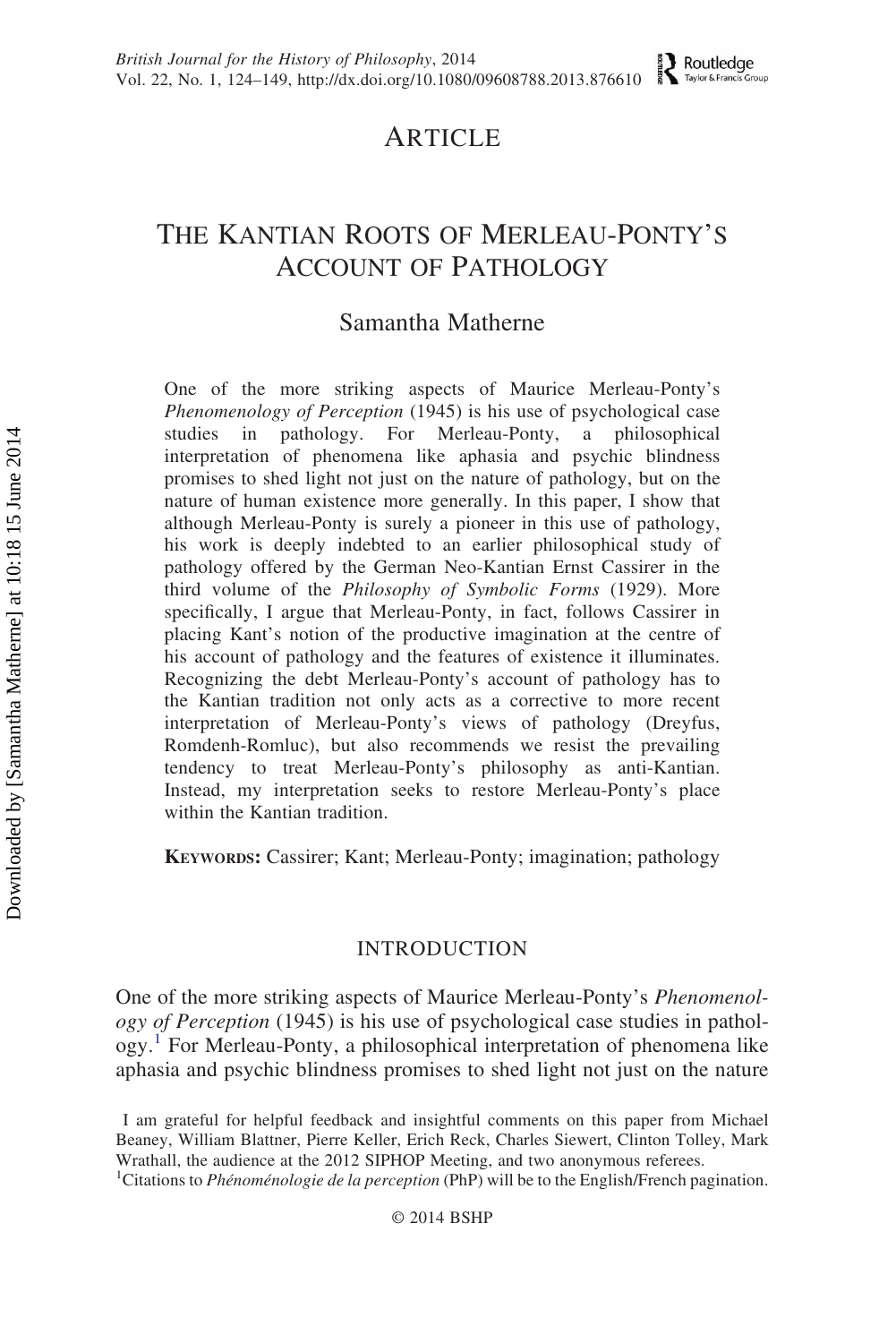of pathology, but on the nature of human existence more generally.<sup>2</sup> Yet although Merleau-Ponty is surely a pioneer in this use of pathology, in this paper I show his work is deeply indebted to an earlier philosophical study of pathology offered by the German Neo-Kantian Ernst Cassirer in the third volume of the *Philosophy of Symbolic Forms*  $(1929)$ .<sup>3</sup> More specifically, I argue that Merleau-Ponty, in fact, follows Cassirer in placing Kant's notion of the *productive imagination* at the centre of his account of pathology and the features of existence it illuminates.

Recognizing Merleau-Ponty's debt to Cassirer and the Kantian tradition in this regard is crucial for two reasons. In the first place, it recommends we revise the prevailing way of interpreting Merleau-Ponty's use of pathology. Though the details of their views diverge, influential commentators like Hubert Dreyfus and Komarine Romdenh-Romluc agree insofar as they take Merleau-Ponty to use pathology primarily to teach us about bodily action and movement.<sup>4</sup> Even if this line of interpretation, which I shall label the 'motor-centric' interpretation, captures aspects of Merleau-Ponty's account, I show that it has too narrow a focus and leads us to neglect Merleau-Ponty's more fundamental aims with pathology, viz., elucidating what makes it possible for us to engage with the world in a wide variety of ways, as much through movement and perception, as through thought and emotion. I claim this is ultimately why Merleau-Ponty is drawn to the Kantian account of the productive imagination, a capacity that underwrites the different ways we engage with the world through 'sensibility' and 'understanding'.

However, there may be a reason that those writing about Merleau-Ponty's pathology have overlooked its Kantian features, viz., the prevailing tendency to interpret Merleau-Ponty as anti-Kantian. Throughout the Phenomenology, Merleau-Ponty mounts criticism against a certain form of idealism that he labels 'intellectualism'. At times, he raises objections to Kant in this vein,<sup>5</sup> and, for this reason, many have come to identify the arch-intellectualist for Merleau-Ponty as none other than Kant (see e.g. Matthews, Merleau-Ponty, 31 and Rockmore, Kant and Phenomenology, Chapter 6). As a result, there is a consensus among interpreters of both Kant and Merleau-Ponty that

<sup>&</sup>lt;sup>2</sup>Though Merleau-Ponty's analysis of the 'phantom limb' phenomena has garnered quite a bit of attention (see Gallagher, 'Body Schema and Intentionality' and Carman, 'Between Empiricism and Intellectualism', 98–102), in this paper I shall focus, instead, on the pathologies related to aphasia, agnosia, and apraxia, which are the subject of the chapters titled 'The Spatiality of One's Own Body and Motricity', 'The Body as a Sexed Being', and 'The Body as Expression, and Speech'.

 ${}^{3}$ Citations to *Philosophie der symbolischen Formen. Dritter Teil* (PSFv3) will be to the English/German pagination.

<sup>&</sup>lt;sup>4</sup>See Dreyfus, 'Reply to Romdenh-Romluc', Romdenh-Romluc, 'Merleau-Ponty and the Power', Merleau-Ponty and Phenomenology of Perception, as well as Kelly, 'Grasping at Straws', Carman, Merleau-Ponty.

<sup>&</sup>lt;sup>5</sup>See e.g. Merleau-Ponty's criticism of Kant's view of consciousness (PhP, xx/9, 317/358).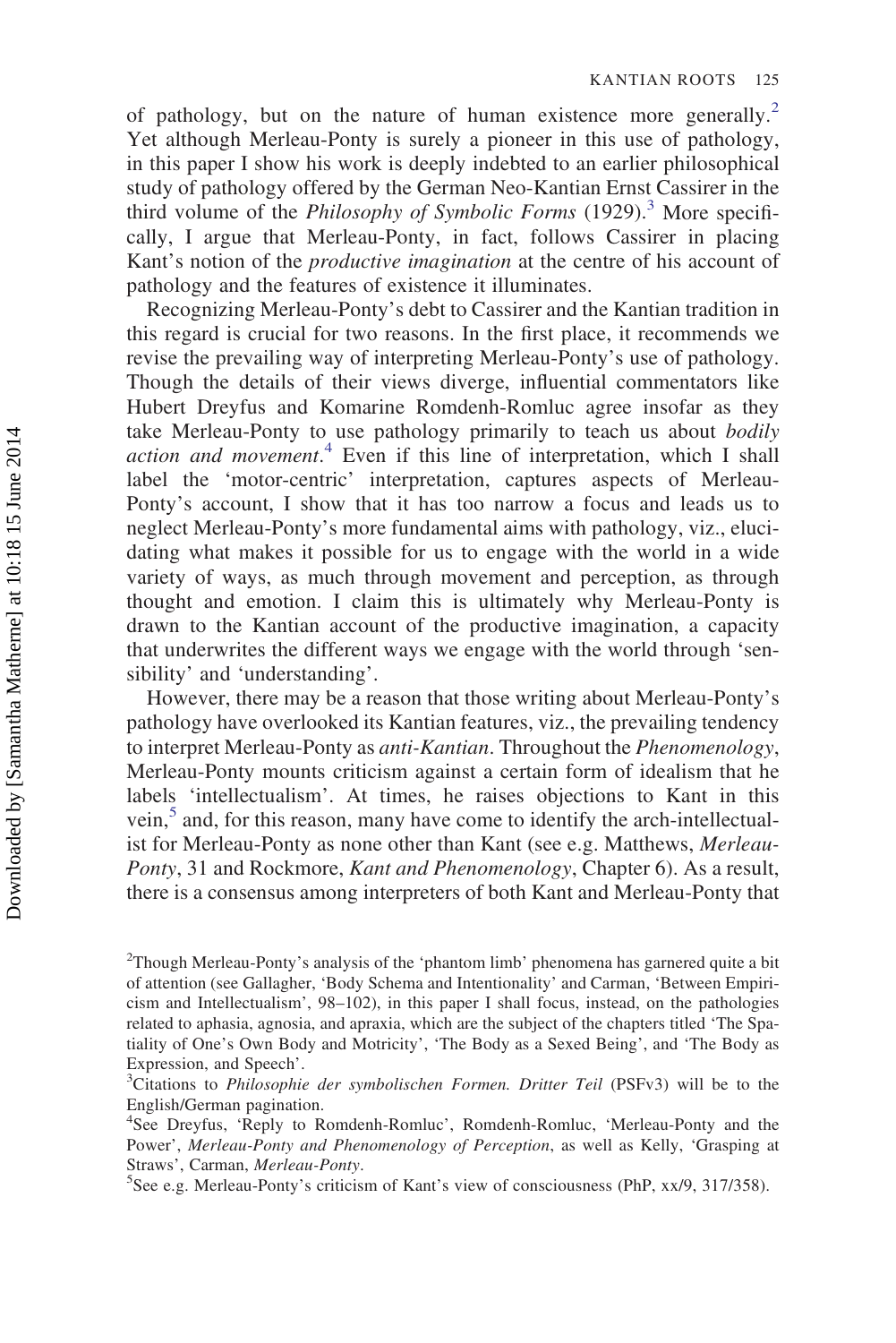we should regard their philosophies as competing alternatives.<sup>6</sup> Yet in this paper I offer reasons for why we should correct this view. Although there are no doubt aspects of Kant's philosophy that Merleau-Ponty rejects, Merleau-Ponty is also a subtle and sympathetic reader of Kant. Indeed, there are features of Kant's philosophy that Merleau-Ponty regards as proto-phenomenological and he endeavours to preserve and develop them within his phenomenological framework. In what follows, I highlight one such aspect of Kant's philosophy: the productive imagination. As we shall find, in virtue of his sensitive reading of Kant and Cassirer with respect to the productive imagination, rather than rejecting this feature of the Kantian account, Merleau-Ponty in fact gives it a central place within his account of pathology and, indeed, human existence. This, in turn, suggests a revised reading of Merleau-Ponty's relationship to the Kantian tradition is in order.

In order to expose the Kantian and Neo-Kantian roots of Merleau-Ponty's analysis of pathology, I begin with a discussion of Cassirer's interpretation of pathology (§2). I next turn to Merleau-Ponty's assessment of Cassirer's approach (§3). I then present Merleau-Ponty's own account of pathology, emphasizing the advantages my 'imagination-centric' interpretation has over the motor-centric interpretation and the advantages Merleau-Ponty takes his account to have over Cassirer's. I conclude by arguing that appreciating this Kantian aspect of Merleau-Ponty's philosophy points towards the need to re-conceive Merleau-Ponty's relationship to the Kantian tradition  $(S5)$ .

# CASSIRER'S DIAGNOSIS OF PATHOLOGY: THE REPRESENTATION FUNCTION

In the early decades of the twentieth century, more and more attention was paid in psychology to problems in pathology. Psychologists, such as Head, Gelb, and Goldstein, conducted extensive research and published case studies on patients suffering from three interrelated types of disorders: aphasia, agnosia, and apraxia.<sup>7</sup> Whereas aphasia relates to disorders affecting speech, e.g. being unable to name the colour of a swatch placed before you ('colour amnesia'), agnosia relates to disorders affecting one's

<sup>7</sup>They were also both familiar with the work of Marie, van Woerkom, Benary, and Liepmann.

<sup>&</sup>lt;sup>6</sup>We find this notably in the Dreyfus-McDowell debates: Dreyfus, 'Overcoming the Myth of the Mental'; McDowell, 'What Myth?', 'Response to Dreyfus'. In the literature on Kant, we find this in Waxman, Kant's Model of the Mind, 18, 195, 212fn40; Longuenesse, Kant and the Capacity to Judge, 204, 271, 395; and Melnick, Kant's Theory of the Self, 126–30. In addition to Matthews and Rockmore, further examples in the literature on Merleau-Ponty are Carman, 'Sensation, Judgment, and the Phenomenal Field', 59, Merleau-Ponty, 12, 'Between Empiricism and Intellectualism', 47; and Romdenh-Romluc, Merleau-Ponty and Phenomenology of Perception, 20, 54.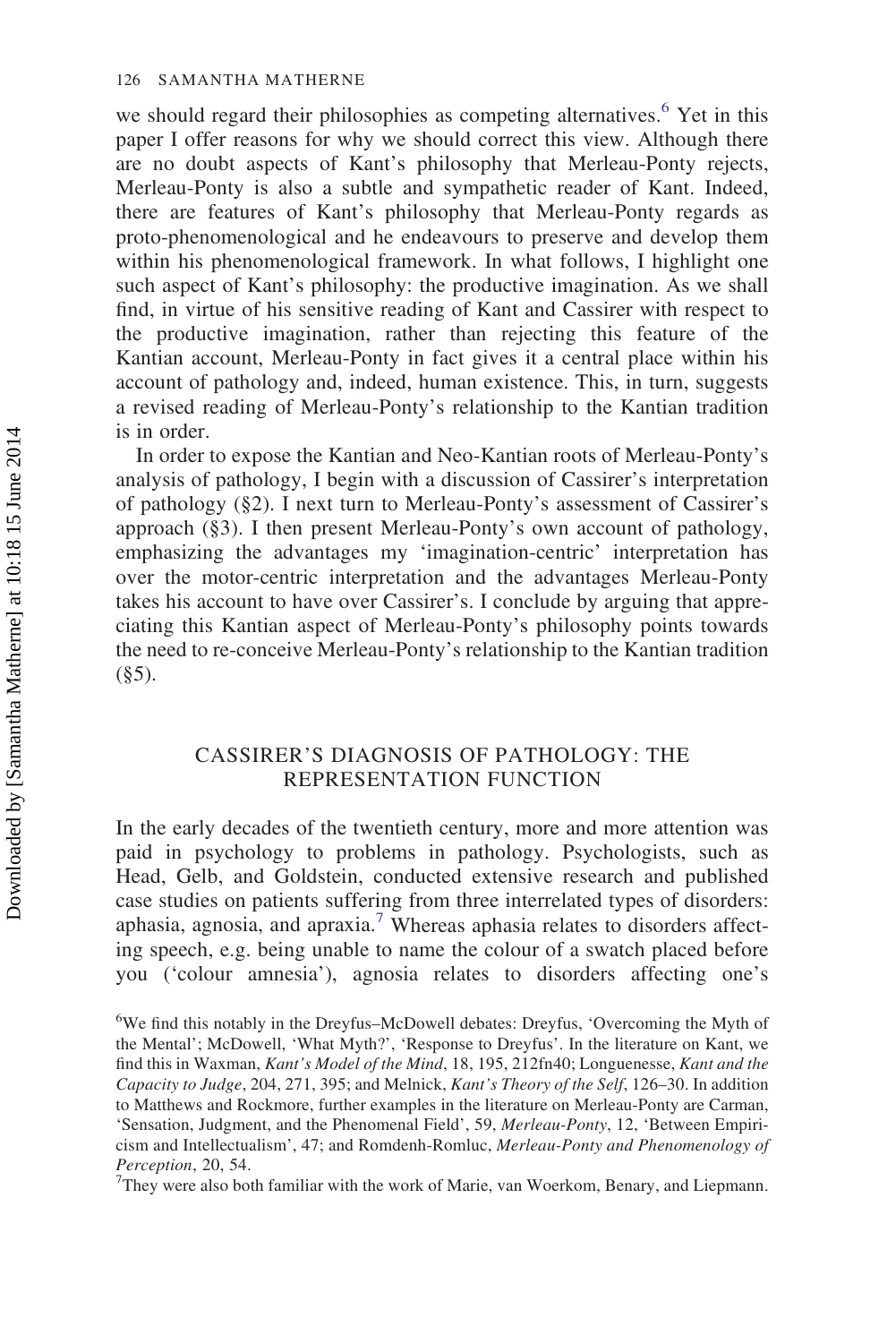capacities for recognition, e.g. psychic blindness, and for thought, e.g. being unable to perform basic arithmetic or understand analogies and metaphors. Meanwhile apraxia relates to disorders affecting one's capacity for action and movement: while a patient may be able to perform a 'concrete action' in response to an actual task, e.g. sewing a wallet at work, she may be unable to perform an 'abstract action' in response to a merely imagined or possible scenario, e.g. mimicking the act of sewing a wallet in a psychologist's office.

In the 1920s, Cassirer became familiar with this research and came to regard it as a source of philosophical insight.<sup>8</sup> This culminates in a lengthy chapter in the third volume of the Philosophy of Symbolic Forms titled, 'Toward a Pathology of the Symbolic Consciousness'. As the title of the chapter suggests, Cassirer thinks pathology can teach us something about 'symbolic consciousness' and, in particular, he thinks it reveals something about what he calls the 'function of representation' [Darstellungsfunktion].

#### The Representation Function

For our purposes, one of the most salient features of Cassirer's Philosophy of Symbolic Forms is his claim that our consciousness is structured in such a way that we cannot have perceptual experiences that are devoid of meaning.<sup>9</sup> Targeting sense-data views, Cassirer takes issue with the claim that perception involves the interpretation or mental processing of meaningless sense data: 'We can never completely separate the sensory as such, as some naked "raw material" of sensation, from the whole complex of meaning relationships' ('Problem of the Symbol', 416; see also PSFv3, 14–5/18). Though Cassirer allows for the possibility that after the fact we can distinguish matter and meaning (form) in reflection, in experience, he claims, they form an 'indivisible unity' ('Problem',  $416$ ).<sup>10</sup>

In order to explain what in our consciousness provides for such pervasive meaningful perception, Cassirer introduces the notion of a 'symbolic function'. He characterizes a symbolic function as a structure of consciousness that allows us to experience the world in 'symbolic' form: it allows us to perceive the objects present to us as symbols of some meaning. Cassirer defines a symbol as 'the different way [sensory matter] appears and how it signifies and refers, according to the perspective of meaning under which it comes,' where

<sup>&</sup>lt;sup>8</sup> For a discussion of Cassirer and pathology, see Krois, 'Philosophical Anthropology'.<br><sup>9</sup> For a broader discussion of Cassirer's *Philosophy of Symbolic Forms*, see Krois, Ca

<sup>&</sup>lt;sup>9</sup>For a broader discussion of Cassirer's Philosophy of Symbolic Forms, see Krois, Cassirer, Bayer, Cassirer's Metaphysics of Symbolic Forms, Luft, 'Cassirer's Philosophy of Symbolic Forms', Barash, The Symbolic Construction of Reality, Friedman, 'Ernst Cassirer', Verene, The Origins of the Philosophy.<br><sup>10</sup>As he puts it in PSFv3, 'From the standpoint of phenomenological inquiry there is no more a

<sup>&</sup>quot;matter in itself" than a "form in itself"; there are only total experiences [*Gesamterlebnisse*] which can be compared from the standpoint of matter and form' (199/230).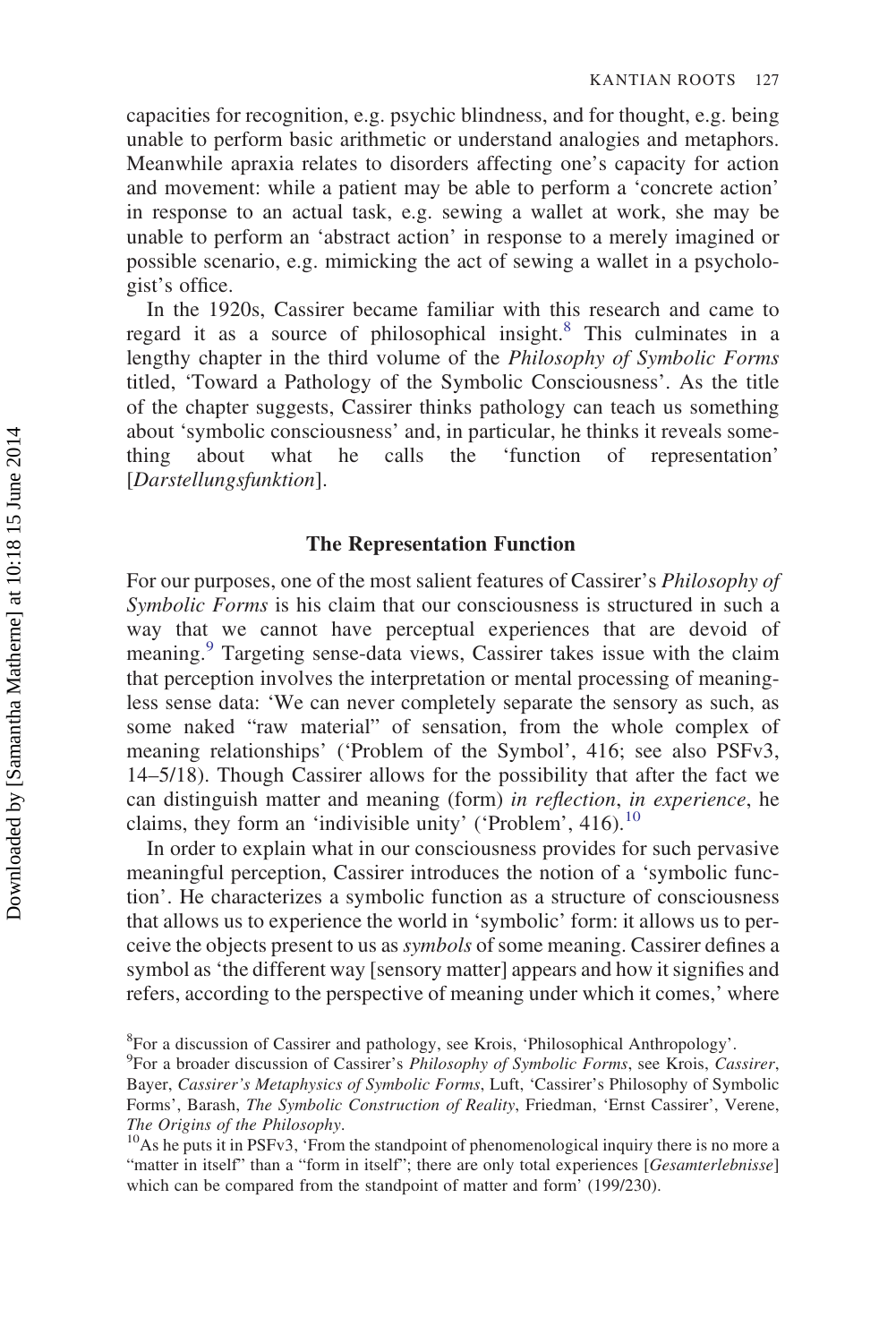the 'perspective of meaning' that determines what the object symbolizes is a symbolic function of consciousness ('Problem', 416). He identifies three such 'symbolic functions': the expressive function [Ausdrucksfunktion], the representation function [Darstellungsfunktion], and the signification function [Bedeutungsfunktion]. He claims each function involves a unique 'perspective of meaning', which allows us to perceive things as symbolic in a distinctive way. The expressive function allows us to see other persons, animate objects, and even inanimate objects as expressing subjective states, e.g. seeing someone's gesture as angry or a dog's face as puzzled. Meanwhile, the signification function is what enables us to take things to be a symbol of 'pure relations', such as mathematical relations or logical relations, e.g. seeing a wavy line as a symbol of the Sine function (PSFv3, 200/231–3).

In between the expressive and signification functions lies the representation function. According to Cassirer, the representation function allows us to understand what is present here and now as a sign of a meaning that is not only not present, but also could be encountered in another situation:

[with the representation function] the content first gains the imprint of a new universal form without losing its material 'particularity' … it has become a sign which enables us to *recognize* [wiederzuerkennen] it again when it appears ... for only then does it become possible to find again in the simple, as it were, punctual 'here' and 'now' of present experience a 'not-here' and a 'not-now'.

(PSFv3, 114/133; see also PSFv3, 235/273)

For example, through the representation function, I am able to see this apple as a 'sign' of the concept 'red', where this concept is neither wholly located in, nor exhausted by this apple. Otherwise put, for Cassirer, the representation function is what allows us to see objects as bearers of properties.

According to Cassirer, however, the representation function does not make just *one* meaning available to us; it saturates the object we experience with several *possible* meanings, meanings we could take the object to signify if we varied our point of view. For example, though I may be focused right now on the redness of the apple, I could vary my point of view and take the apple to signify the concept 'apple', 'round', or 'Fuji'. As Cassirer makes this point, when we are guided by the representation function, the objects we experience are surrounded by a 'vector of meaning' [Sinn-Vektor], where this vector includes not only the actual, but also possible meanings the object could signify (PSFv3 222/258). When explaining how the representation function works, Cassirer makes what may seem like a surprising claim for a Neo-Kantian: representation does not occur discursively, i.e. it does not occur through a judgement in which we subsume sense data under a concept.<sup>11</sup> As Cassirer puts it, we 'are not dealing with bare

<sup>&</sup>lt;sup>11</sup>Though there may be alternative views of discursivity, for Cassirer and Merleau-Ponty discursivity involves the act of mentally processing sense data through concepts in a judgement.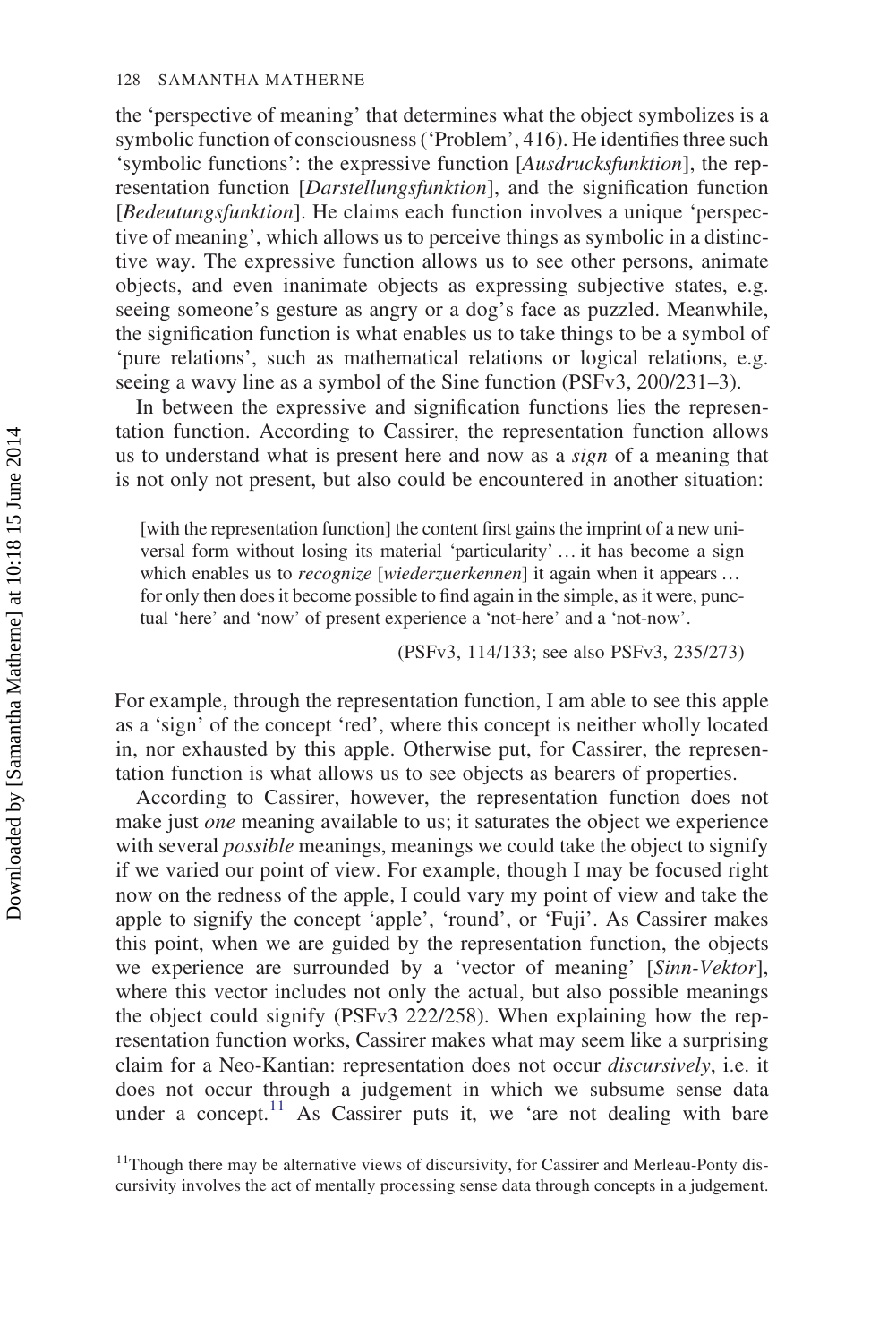perceptive data, on which some sort of apperceptive acts are later grafted, through which they are interpreted, judged, transformed' (PSFv3, 202/ 234). In contrast to this discursive picture, Cassirer argues that the representation function proceeds through a particular non-discursive mode of perception that he calls 'symbolically pregnant perception' [symbolisch prägnanten Wahrnehmung] (PSFv3, 240/279). In interpreting the notion of 'symbolic pregnance' [symbolische Prägnanz], we should bear in mind that the term 'Prägnanz' is without a precise English equivalent. This term stems, on the one hand, from the verb 'prägen', which means 'to shape' or 'to mint' and is often translated as 'conciseness' or 'succinctness'. This is the sense of the term that the Gestalt psychologists, like Wertheimer and Koehler, appeal to in their account of the 'laws of *Prägnanz*', which govern how we perceptually organize the world. On the other hand, 'Prägnanz' also has etymological roots in the Latin 'praegnans', which carries both the connotation of 'expecting a child' and 'being full'. As we see in the following definition, Cassirer's use of 'Prägnanz' relates both to how we perceptually organize the world and find it full of meaning:<sup>12</sup>

By symbolic pregnance we mean the way in which a perception as a sensory experience contains at the same time a certain nonintuitive meaning ['Sinn'] which it immediately and concretely represents ... It is this ideal interwovenness, this relatedness of the single perceptive phenomenon, given here and now, to a characteristic total meaning [Sinn-Ganzes] that the term 'pregnance' is meant to designate.<sup>13</sup>

(PSFv3, 202/234)

What Cassirer has in mind, then, is the way in which an object's 'total meaning' is present through its perceptual organization:

it is the perception itself which by virtue of its own immanent organization, takes on a kind of spiritual articulation – which, being ordered in itself, also belongs to a determinate order of meaning [Sinnfügung].

(PSFv3, 202/234)

When we perceive an object in this way, Cassirer suggests we perceive it as a 'meaningful whole' [Sinnganzen] in which 'every particular aspect is always related to a comprehensive context [Zusammenhang],' i.e. a vector of meaning (PSFv3, 238/277). However, although we perceive the object as

 $12$ Krois, Cassirer, 52–3 suggests that Cassirer was influenced by the Gestalt psychologists, whereas Freudenthal, 'The Missing Core of Cassirer's Philosophy', 211 points out that Cassirer explicitly connects his use of 'Prägnanz' to Leibniz's notion of 'praegnans futuri', i.e., that 'the now is filled and saturated with a future' (PSFv3, 202).<br><sup>13</sup>For further discussion of symbolic pregnance, see Rosengren, 'Radical Imagination and

Symbolic Pregnance', Verene, The Origins of the Philosophy, 53–5.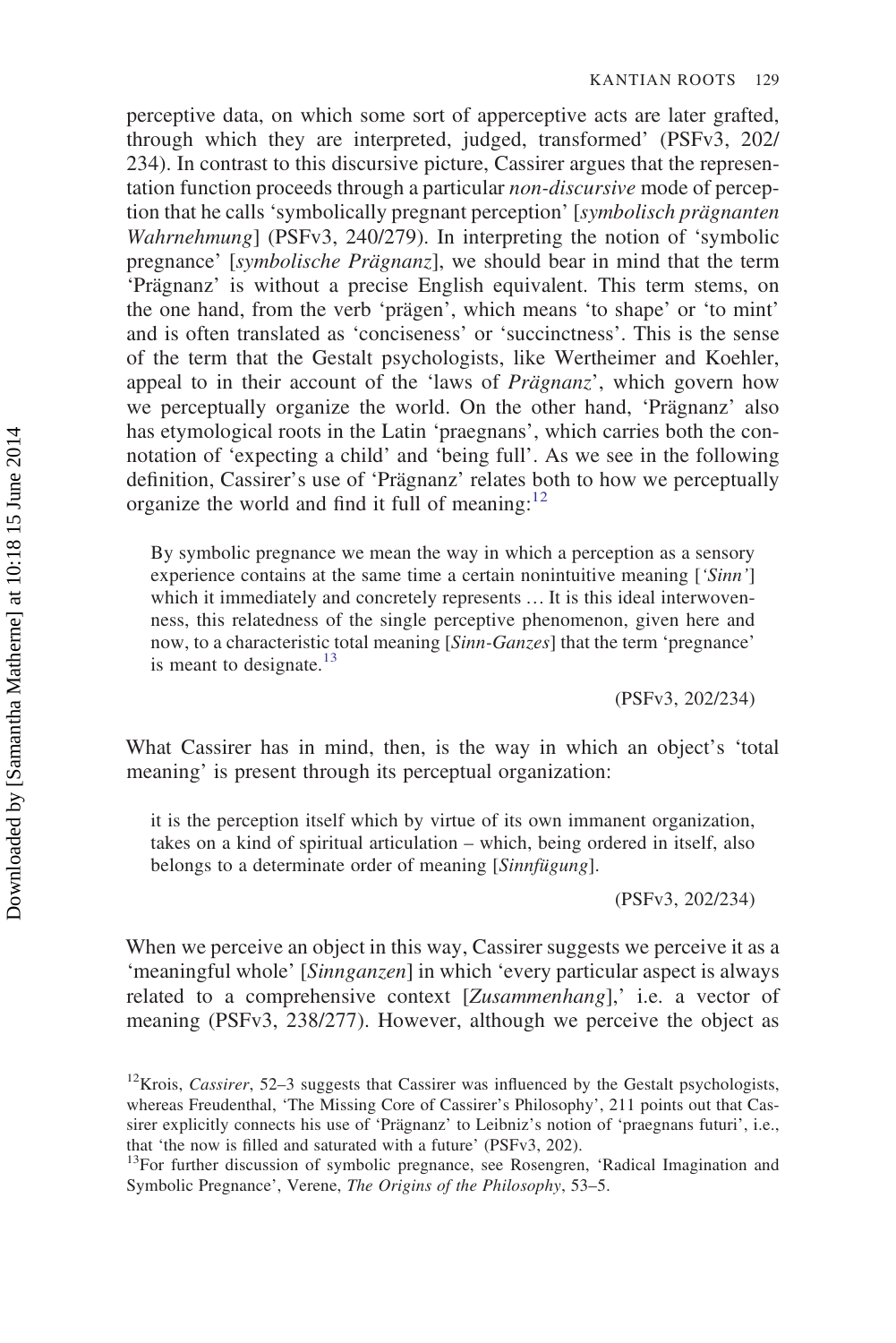full of meaning, Cassirer insists that we are not guided by a discursive act, which gives us a *mediate* grasp of what we perceive; instead, we *immediately* see the object as meaningful: 'it is ... a life "in" meaning [Sinn]. It is not only subsequently received into this sphere but is, one might say, born into it' (PSFv3, 202, translation modified/234).

Though this analysis of the non-discursive nature of the representation function and pregnant perception may at first seem un-Kantian, Cassirer, in fact, takes himself to be making a very Kantian claim. In particular, Cassirer takes himself to be developing Kant's theory of the 'productive imagination', which it will be useful to briefly sketch<sup>14</sup> In the first Critique, Kant offers the following generic definition of the imagination: 'Imagination is the faculty for representing an object even without its presence in intuition'  $(B151).$ <sup>15</sup> Oftentimes, this faculty will be exercised in a 'reproductive' way, e.g. when we form a representation of an object we have previously intuited; however, Kant argues that our imaginations are also capable of a productive exercise, in which we spontaneously produce representations without the object being present (see B152). The transcendental activities of the productive imagination, in turn, play an important role in Kant's analysis of experience, for he argues that experience is possible only if the productive imagination mediates between two other cognitive capacities: sensibility, i.e. our capacity for being affected by the world, and understanding, i.e. our capacity for thinking about the world (see A124).<sup>16</sup> This, in turn, shapes our perceptual experience; hence Kant's claim that, 'the imagination is a necessary ingredient in perception itself' (A120fn).

Cassirer interprets Kant's claims about the productive imagination as follows:

[the productive imagination as] 'ingredient of perception' in the strict sense can never be a factor which is simply added to the given sensation … to reinterpret it by judgment … Here we have no such subsequent completion but an act of original formation [*Formung*] ... The meaning [*Sinn*] [of the intuition] is to be understood neither as a secondary and conceptual [sekundär-begriffliche] nor as an associative addition: rather, it is the simple meaning [Sinn] of the original intuition itself.

(PSFv3, 134/155–6)

Here, Cassirer emphasizes that, for Kant, the productive imagination is a capacity that, without recourse to discursive thought, enables us to

<sup>&</sup>lt;sup>14</sup>References to Kant's *Critique of Pure Reason* are to the section number and A and B pagination of the first and second editions. All other references are to the volume and page of Kants gesammelte Schriften.

<sup>&</sup>lt;sup>15</sup>See also Anthropology from a Pragmatic Point of View 7:154: 'the power of imagination ... is the faculty of  $\ldots$  intuition even *without* the presence of an object'.<br><sup>16</sup>Kant also allows for the productive imagination to be exercised empirically in image for-

mation (A141/B181), mathematically in geometrical construction (A164/B205), and aesthetically in judgements of taste and genius.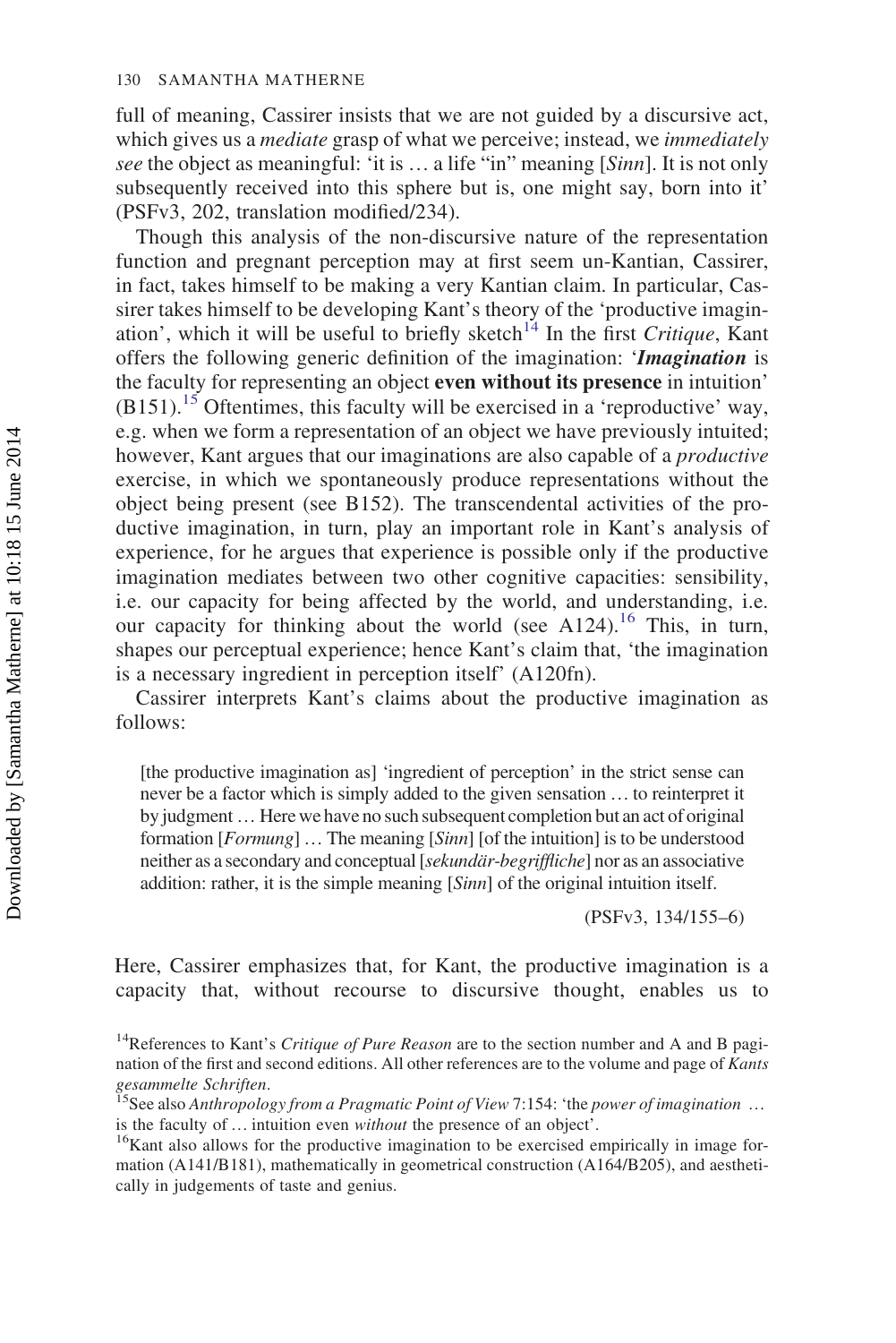immediately perceive objects as meaningful wholes.<sup>17</sup> And it is this idea that Cassirer seeks to develop in his own account of the representation function and pregnant perception.

However, Cassirer has another reason to align the representation function with the productive imagination, viz., the tight connection he sees between our productive imagination and ability to 'see' possibilities. As we saw above, for Kant, the imagination is our capacity 'for representing an object even without its presence in intuition'. This means that the imagination is not as directly confined to what is given here and now as is sensibility. Of course, the reproductive imagination only has a limited distance from sensibility; however, the productive imagination has more freedom in this regard, as it is able to spontaneously produce representations. This is another theme Cassirer picks up on, as he interprets the productive imagination as the 'ability to interchange present and nonpresent, the real and the possible' (PSFv3, 271/315). Once again, Cassirer takes this to be the capacity that underwrites pregnant perception, for in this type of perception, we are never stuck in just one way of looking at an object; rather, we can engage in 'free play' and vary our point of view so different meanings emerge (PSFv3, 271/315).<sup>18</sup> Indeed, it is through this free play of our imagination, we are attuned to the vector of meaning that informs the object of pregnant perception.

# The Representation Function and Pathology

As noted previously, on Cassirer's view, the representation function is what malfunctions in pathological experience. Cassirer argues that in pathology, a patient's productive imagination is compromised, her capacity for pregnant perception diminishes, and the vectors of meaning 'disintegrate' (PSFv3, 222/257). Cassirer is clear that this does *not* amount to a total loss of these capacities or the destruction of all vectors of meaning, 'for that would mean the extinction of sensory consciousness itself'; rather his claim is that in pathology, the patient's perception is more restricted, it 'moves within narrower limits, in smaller and more restricted circles than in the case of normal perception' (PSFv3, 222/257).

More specifically, Cassirer claims that pathological patients become oriented primarily towards meanings that are connected to what is 'immediately perceived and desired' (PSFv3, 277/322). To make this point, Cassirer compares the behaviour of a pathological patient to the 'merely purposive behaviour within the biological sphere' (PSFv3, 276/321).<sup>19</sup> He claims

 $17$ It is a matter of debate whether Kant himself thinks perception can occur through sensibility and imagination alone, without the influence of the understanding, see e.g. Ginsborg, 'Was Kant a Nonconceptualist?', Allais, 'Kant, Non-Conceptual Content'.<br><sup>18</sup>The notion of 'free play' is drawn from the third *Critique*.<br><sup>19</sup>This is a gloss on Gelb and Goldstein's claim that pathological behaviour is 'closer

<sup>(</sup>PSFv3, 226/262, 275/320).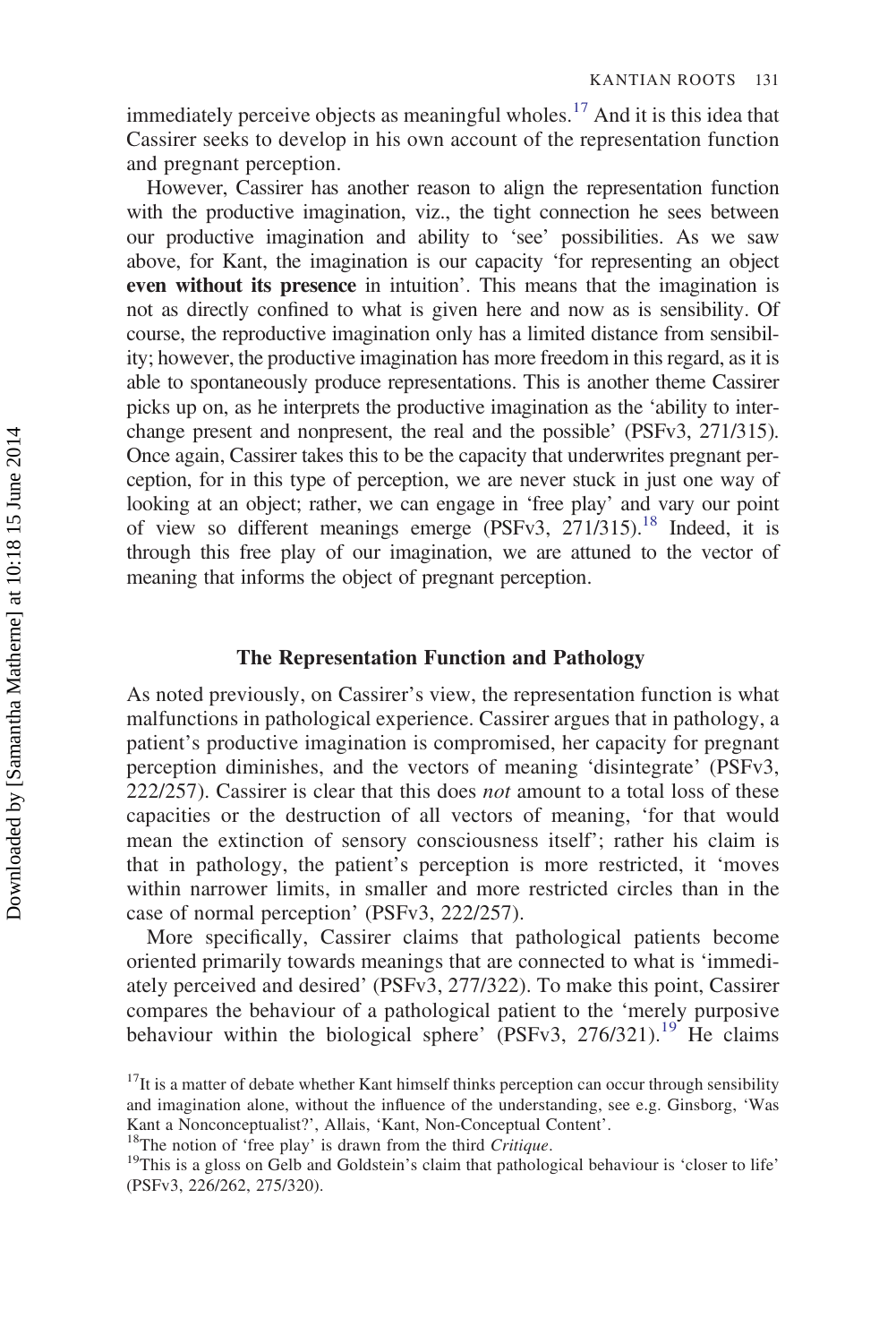that animal perception is driven by the animal's needs and goals and this leads the animal to focus on what is immediately present and practically relevant (PSFv3, 276/321). To be sure, Cassirer does not want to say a pathological patient is just like an animal; instead, he uses this comparison to elucidate the narrow circles of the patient's perception.

This diminishing of pregnant perception and the vectors of meaning manifests itself variously in the different pathologies Cassirer considers. In his discussion of aphasia, Cassirer argues that a patient's inability to name items stems from his inability to engage in pregnant perception. In colour amnesia, for example, Cassirer suggests that the patient is unable to name a coloured swatch because he no longer sees this swatch as a sign of the relevant colour-species. Instead, the patient is focused exclusively on the immediate features of the swatch, e.g. its particular brightness and tone (PSFv3, 225–7/261–3).

Meanwhile in perceptual agnosia, e.g. psychic blindness, Cassirer argues that patients can no longer engage in a more basic form of pregnant perception: the patient cannot even perceive aspects of an object as 'signs' of a particular object. For example, the patient cannot immediately grasp spatial features as features of an object (PSFv3, 239–40/278). Instead, Cassirer claims, he can identify an object only by resorting to discursive thought (PSFv3, 239–40/279). Describing his own encounter with an agnosiac, Cassirer notes that, at first, the patient sees only 'a long black line with something wide on top' and that 'the thing on top is transparent and has four bars', and then draws the inference that the object is, therefore, a lamppost (PSFv3, 241fn/279fn).

However, for Cassirer, the inability to 'see' in terms of possibilities does not just beset our perceptions; it undermines our ability to *think* as well, and hence results in cognitive agnosia. In order to perform basic arithmetic, Cassirer suggests we must be able to regard the numbers in different possible ways, e.g. in order to do the equation  $7-5=2$ , we must regard 7 as a 'relative zero' and count five steps backwards (PSFv3, 250/291, 255–6/296–8). The patient, however, can only regard the number 7 as the seventh number in the ordinary number sequence, not as a possible 0. Likewise, in metaphorical thinking, we must be able to regard words or phrases as having both a literal and a figurative meaning; but for the patient, language is only literal and applicable to actual situations (PSFv3, 254–9/295–300). For example, a patient will be unable to say 'It is bad, rainy weather today' if it is a sunny day (PSFv3, 254/295). Cassirer attributes these issues to a problem with the patient's productive imagination: he is anchored in the actual, closed off from the possible:

[the patient] can form a sentence when he has solid support in something given, immediately experienced; without this support he is rudderless – he cannot venture out on the high seas of thought, which is a thought not only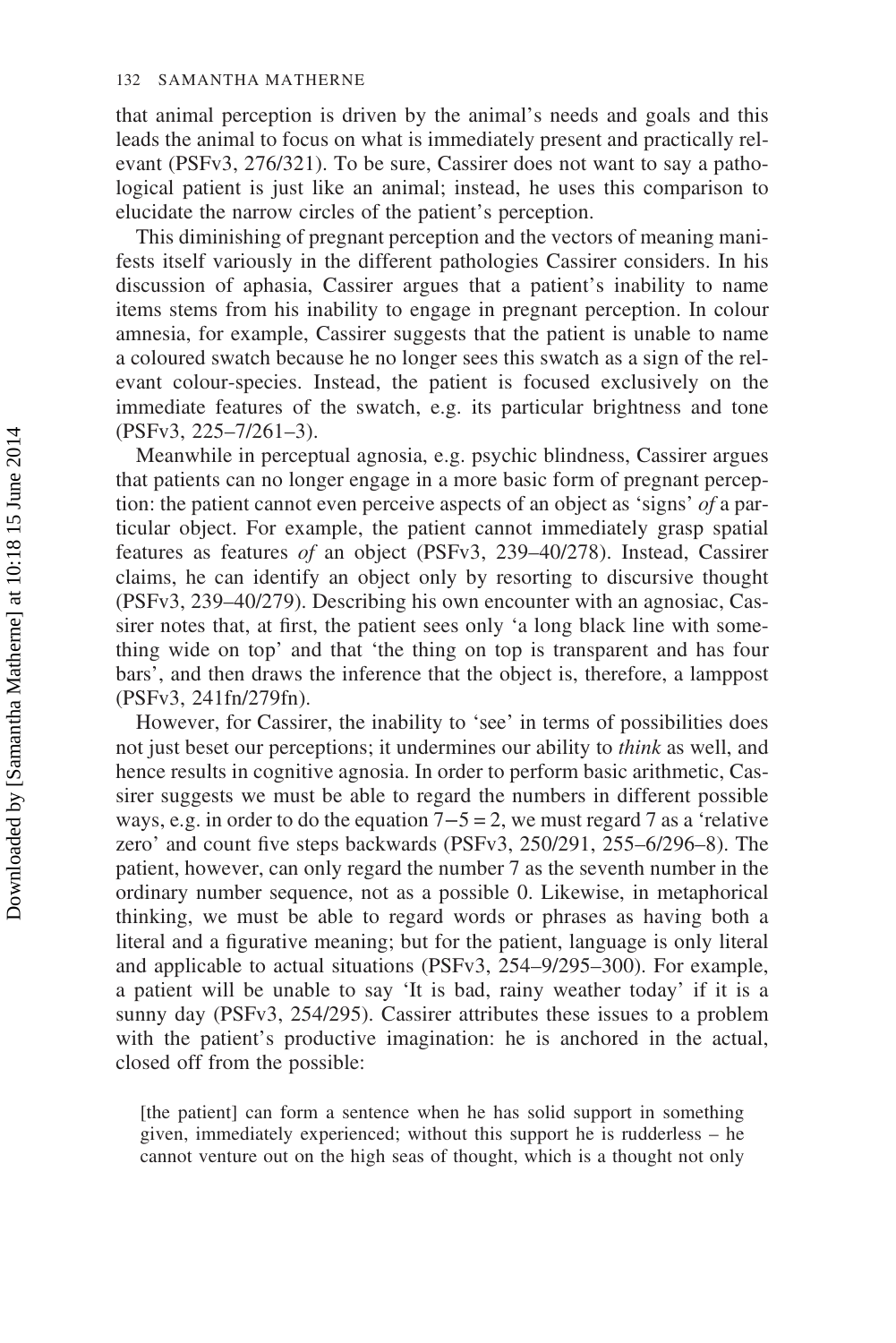of realities but also of possibilities. Hence he can express only what is actual and present, not what is merely imagined or possible.

(PSFv3, 257/298–9)

Finally, we find a variation on this same theme in Cassirer's analysis of apraxia; however, in these cases, it is his own body that the patient is unable to 'see' in terms of possibilities. While a patient is able to engage in 'concrete movements' called for by the actual task he is engaged in, e.g. hammering in a workshop, he cannot engage in 'abstract movements', which are relevant to a non-actual situation, e.g. mimicking hammering. On Cassirer's analysis, this is because the latter movements require the patient to be able to 'see' his body as capable of bearing on a merely possible or imagined situation; yet this is barred from the patient insofar as he is unable to spontaneously bring about those movements by projecting an imaginary scenario before himself (PSFv3, 271/ 315). As a consequence, the patient's actions have become 'fused' to particular concrete tasks and he is limited to concrete movement (PSFv3, 271/315).

Summarizing his view, Cassirer remarks,

Even though the [patient] can still apprehend and in general correctly handle what is 'real', concretely present, momentarily necessary, he lacks the spiritual view in the distance [geistige Fernblick], the vision [Sicht] of what is not before his eyes, of the merely possible.

(PSFv3, 277, translation modified/322)

This ultimately diminishes the 'amplitude' of a patient's experience, altering her *entire* way of relating to the world through perception and thought, language and action (PSFv3, 222/257).

### MERLEAU-PONTY ON CASSIRER'S DIAGNOSIS

Sixteen years later in the Phenomenology of Perception, Merleau-Ponty takes up pathology from within a phenomenological framework. Though I shall argue that Merleau-Ponty takes over the core of Cassirer's analysis of pathology, one might initially worry that Merleau-Ponty would have rejected it out of hand insofar as it turns on the function of representation. Indeed, Merleau-Ponty criticizes several representational accounts of pathology: as he says in no uncertain terms with respect to apraxia, 'The history of apraxia would show how the description of Praxis is almost always contaminated and, in the end, rendered impossible by the notion of representation' (PhP, 525 fn99/172 fn2). In what follows, however, I show that Merleau-Ponty's criticisms here are levied against traditional discursive accounts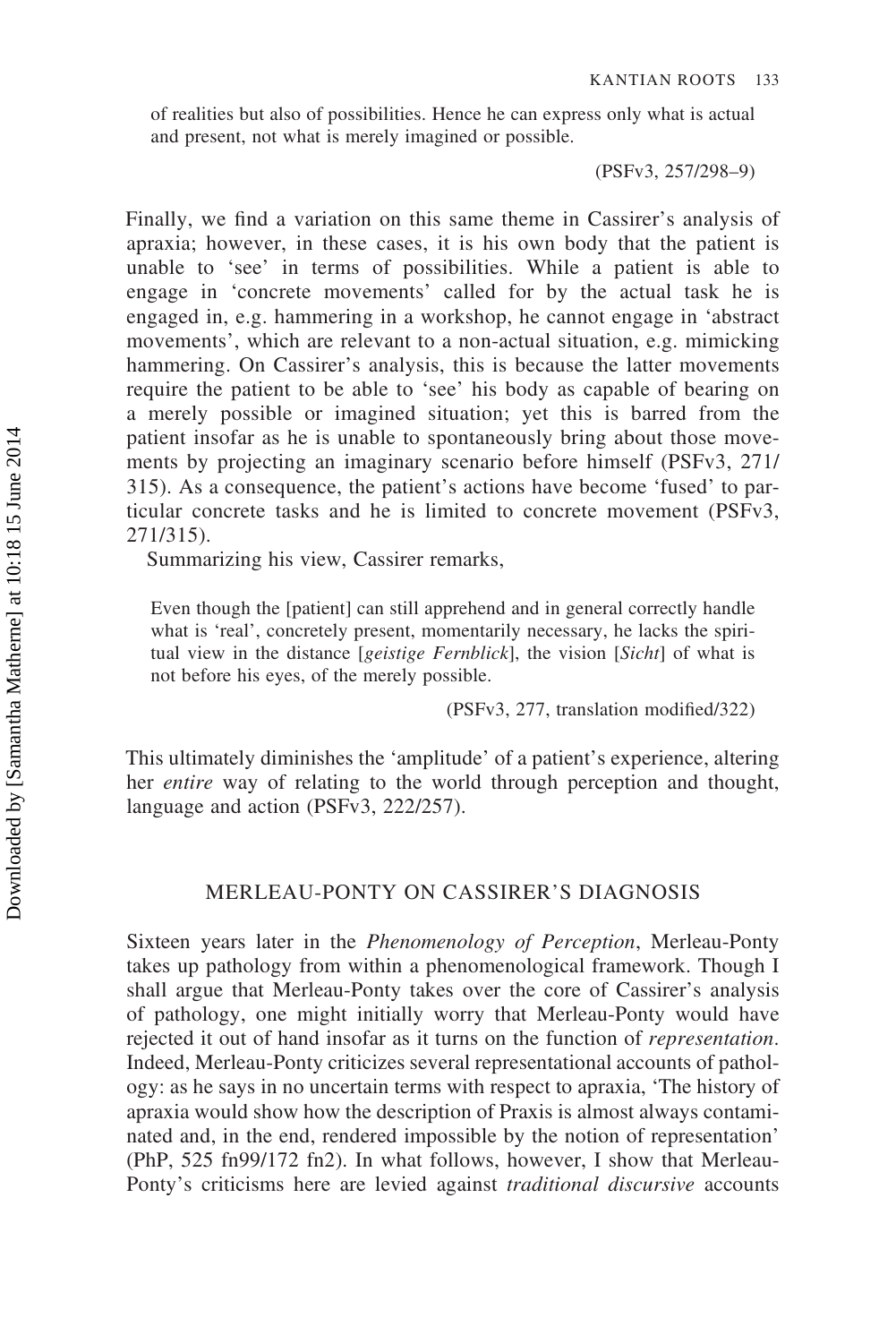of representation, not against what he recognizes as Cassirer's distinctive non-discursive account of representation.

According to Merleau-Ponty, a traditional account treats representations as what are involved in judgements in which we subsume raw sense data under a concept (see PhP, 123/152, 129/160). Thus, the 'representation function' is a discursive capacity, i.e. a capacity we have for judging that the sense data are representative of the concept.<sup>20</sup> On such an account, pathological disorders amount to discursive disorders, i.e. problems with making judgements. Though Merleau-Ponty criticizes such representational accounts, he also acknowledges that this is not the type of account that Cassirer gives. This emerges in Merleau-Ponty's analysis of Cassirer's views about symbolic pregnance and the productive imagination.<sup>21</sup>

Merleau-Ponty was so struck by Cassirer's account of symbolic pregnance, he takes it over as his preferred way of characterizing the relationship between matter and form. We get a glimpse of this in Merleau-Ponty's summary remarks about the *Phenomenology* in 'The Primacy of Perception' (1946),

we cannot apply the classical distinction of form and matter to perception, nor can we conceive the perceiving subject as consciousness which 'interprets', 'deciphers', or 'orders' a sensible matter according to an ideal law which it possesses. Matter is 'pregnant' [prégnante] with form.

(PrP, 12; see also PhP, 154/189)

Making this point with an explicit citation to Cassirer in the Phenomenology, he suggests that the correct account of perception will emulate Cassirer's: 'we must acknowledge the symbolic "pregnance" [prégnance] of form in content as prior to the subsumption of content under form' (PhP, 304/ 344). Given that Merleau-Ponty is here wielding Cassirer's account against traditional representational accounts of perception, we have good reason to think Merleau-Ponty set Cassirer's account apart.

Furthermore, Merleau-Ponty is sensitive to the fact that rather than emphasizing judgement, Cassirer emphasizes the productive imagination. This is important because, more generally, Kant's notion of the productive imagination stands in Merleau-Ponty's good favour, as something proto-phenomenological. Indeed, Merleau-Ponty thinks that the phenomenological analysis of intentionality has its roots in Kant's account of the productive imagination

 $20^{\circ}$ A "representative function" ... consists in treating the sensory givens as representatives of

each other and, when taken together, as representative of an "eidos"' (PhP, 123/153).<br><sup>21</sup>Though I will not pursue this further, Merleau-Ponty also distinguishes Cassirer's account from traditional representational accounts insofar as Cassirer acknowledges that representation is not the only way we have of relating to the world; we can relate to it through mythical and expressive attitudes as well (PhP, 303–4/343–4).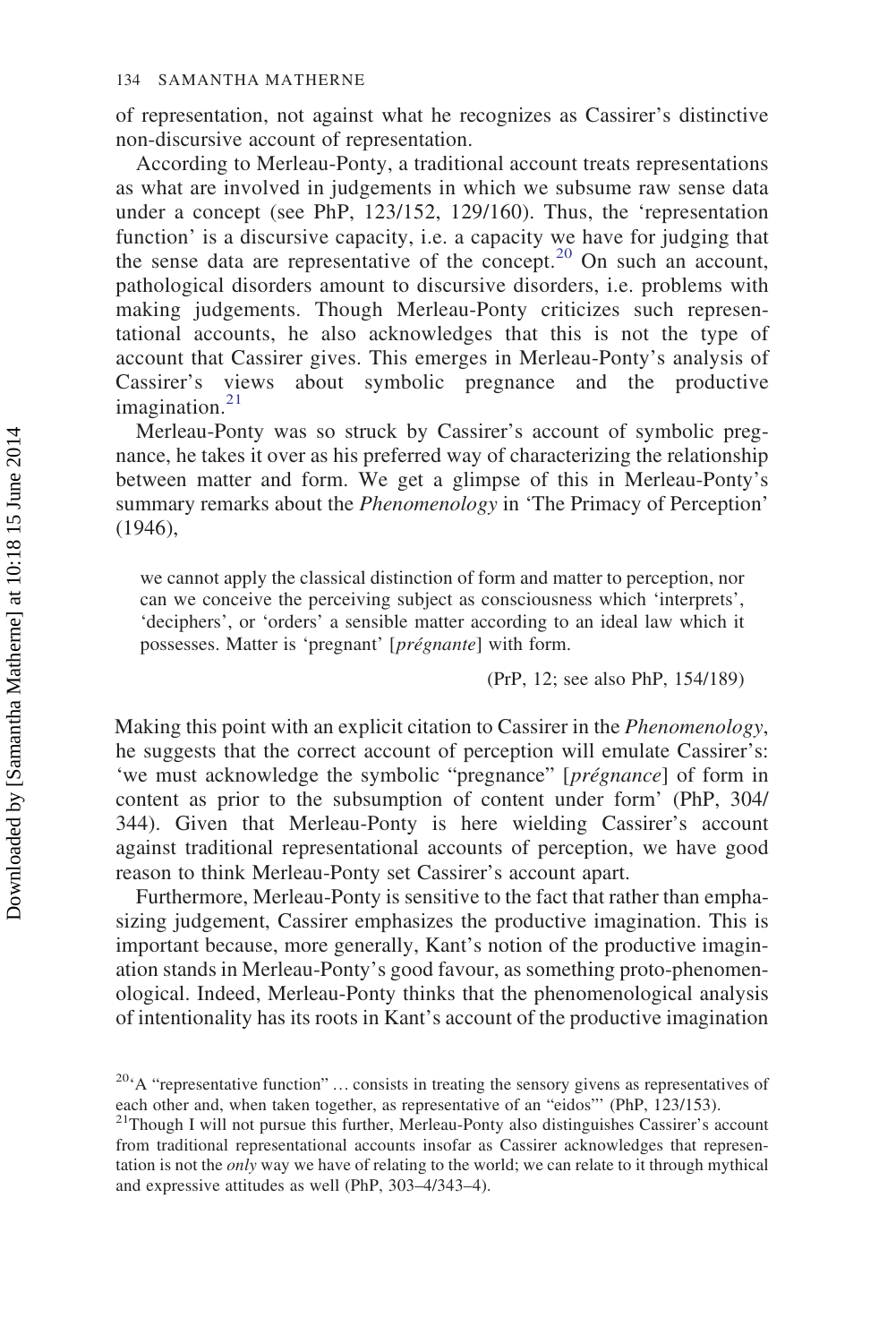(PhP, xxxi/17–18). Recall that, for Kant, in order for experience to be possible, the productive imagination must mediate between sensibility and understanding. To this end, Kant rather suggestively claims that our ability to make judgements depends on the imagination's 'hidden art [Kunst] in the depths of the human soul' (A141/B180). Merleau-Ponty interprets this claim as follows:

the hidden art of the imagination must condition the categorial activity; it is no longer merely aesthetic judgment that rests upon this hidden art, but also knowledge [connaissance], and this art also grounds the unity of consciousness.

(PhP, xxxi/18)

This idea, however, is one he regards as a precursor to the idea found in Heidegger and the later Husserl that the intentionality of any particular act, e.g. this judgement, is grounded in a deeper intentionality, 'operative intentionality', that lies beneath and unifies every act (PhP,  $xxxii/18$ ).<sup>22</sup> To be sure, Merleau-Ponty wants to distance 'operative intentionality' from Kant's conception of the productive imagination as a mental capacity;<sup>23</sup> however, he takes the kernel of Kant's account to be worth developing.

Indeed, we see him highlight what is fruitful in the notion of the productive imagination in his discussion of Cassirer's treatment of pathology. Merleau-Ponty quotes Cassirer's discussion of the disintegration of the vectors of meaning at length (PhP, 197–8/233, citing PSFv3, 222/257). He cites this passage, in particular, because he thinks it reveals Cassirer's sensitivity to the productive imagination as the real root of pathology:

Such is the disorder of 'thought' that is discovered at the basis of [color] amnesia. It clearly has to do less with judgment than with the milieu of experience in which judgment is born, less with spontaneity than with the holds of this spontaneity upon the perceptible world and our power to imagine [figurer] any intention whatever in the world. In Kantian terms, it affects less the understanding that the productive imagination.

(PhP, 198/233)

Here, we see Merleau-Ponty applaud Cassirer for analysing the problems of pathology not in the discursive terms of judgement, but rather in terms of the productive imagination. In fact, as we shall see in what follows,

<sup>&</sup>lt;sup>22</sup>Merleau-Ponty claims he has in mind Heidegger's views of 'transcendence' in *Being and* Time and Husserl's views in Formal and Transcendental Logic (see PhP, 441/480, 453/492). <sup>23</sup>Kant describes the imagination as a 'faculty of the soul' (A94), a 'function of the soul' (A78/ B103) and as involving 'actions of the mind' (A102).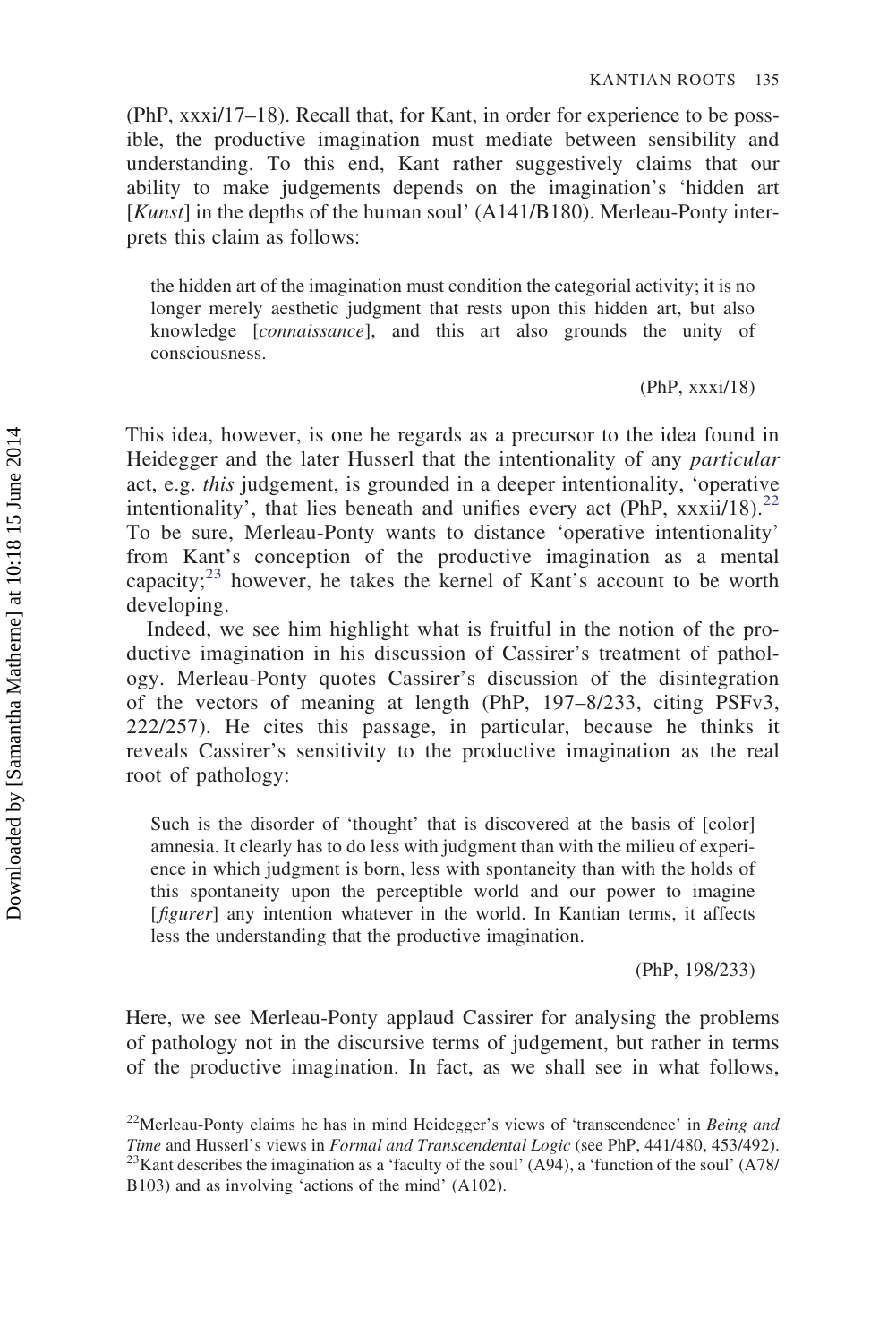Merleau-Ponty preserves the idea that pathology affects our spontaneous ability to 'imagine' [*figurer*] our intentions in the world in his own account. In which case, far from rejecting Cassirer's account of pathology, then, Merleau-Ponty is drawn to it as a non-discursive alternative to traditional representational accounts.

This being said, we must acknowledge that Merleau-Ponty does not think Cassirer's view is without fault. In an important footnote, Merleau-Ponty suggests that there is a fundamental tension in Cassirer's account: while he regards Cassirer's theory of symbolic pregnance as a 'phenomenological and even existential' analysis, he worries that Cassirer's analysis of the representation function ultimately involves 'the return to the self of an eternal consciousness', hence a 'return to intellectualism' (PhP, 521–2 fn 67/162 fn2). It is, in particular, Cassirer's disregard for the body in relation to the representation function that gives Merleau-Ponty pause. Though Cassirer may have offered a non-discursive account of representation, by Merleau-Ponty's lights, Cassirer did not go so far as to acknowledge the *bodily foun*dation of the representation function. As Merleau-Ponty puts it, 'intellectualism's error' is to make the representation function 'depend on itself, [and] to separate it from … [our] direct presence in the world', i.e. through our bodies (PhP, 126/157).

According to Merleau-Ponty, consciousness is not something that is exclusively intellectual; rather, he argues that, 'Consciousness is being toward the thing through the intermediary of the body' (PhP, 140/173). Though we can be intentionally directed towards the world through our thoughts, he maintains that we can also be directed towards the world through our bodies; hence, he urges that we must recognize 'the body itself as a ... "motor intentionality"' (PhP,  $113/141$ ).<sup>24</sup> Indeed, insofar as we are always directed towards the world through our bodies, he describes motor intentionality as 'original intentionality' (see PhP, 139–140/171–3). By Merleau-Ponty's lights, then, Cassirer's account of the representation function, although an advance over discursive accounts, nevertheless fails to address the bodily ground of consciousness (see PhP, 126–7/157– 8). As he puts it, for a patient suffering a brain injury, it would be 'absurd to think that the shrapnel collided with symbolic consciousness. Rather, his Spirit is affected through vision' (PhP, 127/158). However, this does not lead him to reject Cassirer all together; rather, just as with symbolic pregnance, Merleau-Ponty appropriates those aspects of Cassirer's account he thinks are phenomenologically viable, while leaving the rest aside.

 $24$ For a more thorough discussion of Merleau-Ponty's account of motor intentionality, see Kelkel, 'Merleau-Ponty et le problème de l'intentionnalité corporelle', Kelly, 'Grasping at Straws', Saint Aubert, Le scenario cartésien, Jensen, 'Motor Intentionality and the Case of Schneider'. I return to this topic below.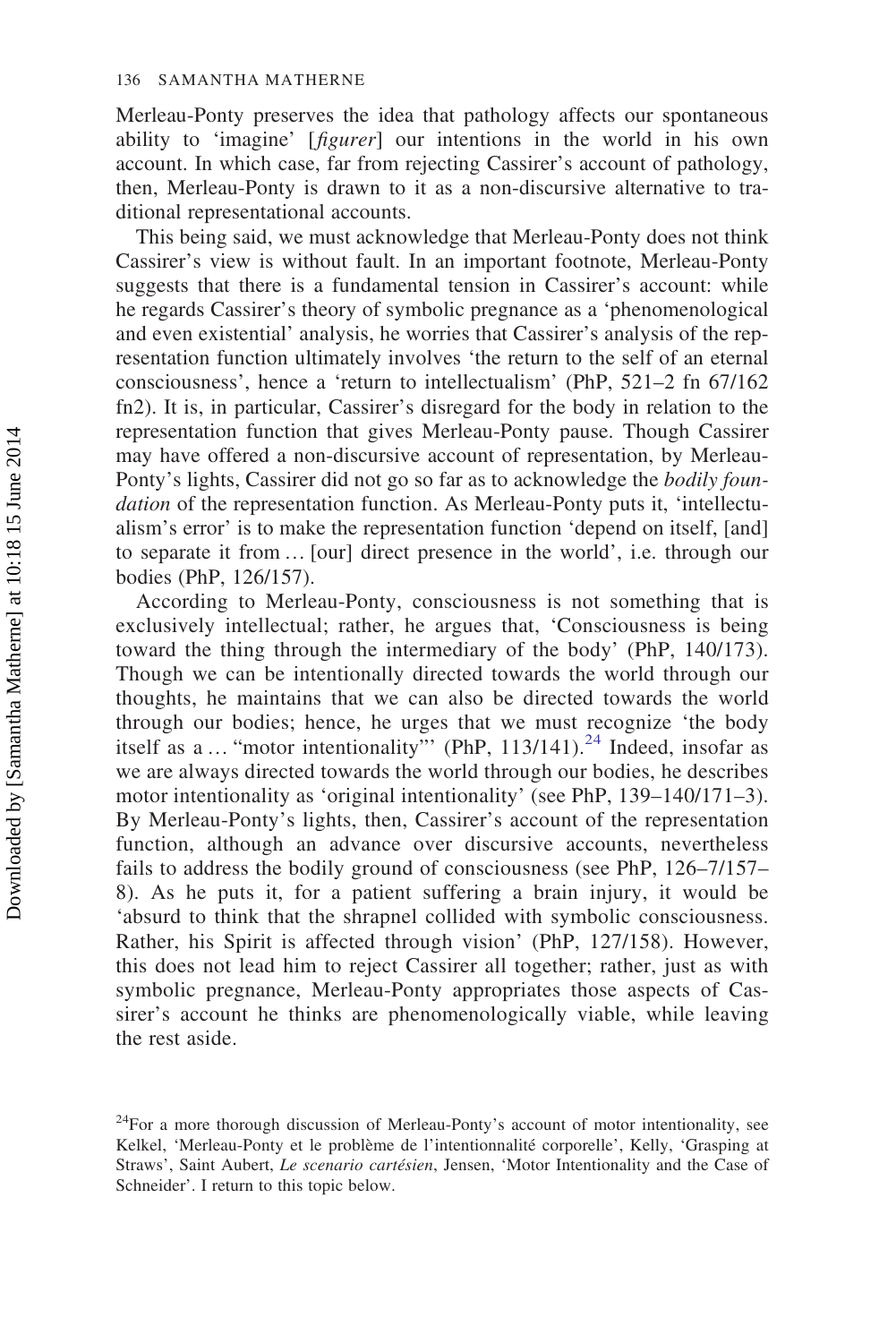# MERLEAU-PONTY'S DIAGNOSIS OF PATHOLOGY: THE FUNCTION OF PROJECTION

We are now in a position to examine Merleau-Ponty's positive account of pathology and what, I argue, are its Kantian roots. In what follows, I show that Merleau-Ponty follows Cassirer in offering what I shall call an 'imagination-centric' account of pathology. Though the imagination does not take shape in the representation function, we find Merleau-Ponty gives it new shape in his account of the 'function of projection', which is at the heart of his analysis of pathology.

#### The Motor-Centric Interpretations

My imagination-centric interpretation differs from what I have labelled the 'motor-centric' interpretation that currently dominates the literature. On this latter interpretation, Merleau-Ponty uses his account of pathology primarily to elucidate bodily movement and action. What inclines commentators more generally towards this type of interpretation is the fact that the topic of the body and its movements dominates Merleau-Ponty's treatment of pathology in Part One of the Phenomenology. Indeed, Merleau-Ponty sets up his discussion of pathology by focusing on apraxia, i.e. the pathology associated with movement (see PhP, 105–12/132–40) and he uses this discussion to draw out some of his central philosophical theses about the body, e.g. the 'motor intentionality' of our bodies and the 'body schema' (see PhP, 112–3/140–1, 100–3/127–31).

There are two competing varieties of the motor-centric interpretation presently on offer. First, drawing on Merleau-Ponty's claims that we have a 'pre-reflective' or 'pre-logical' experience of the world, there is the unreflective motor-centric interpretation according to which Merleau-Ponty intends for pathology to clarify how we unreflectively relate to the world through our bodily actions and movements (see PhP, 241/279, 311/351, 349/311, 547fn3/357 and Carman, Merleau-Ponty, 28, 81 Dreyfus, 'Overcoming the Myth of the Mental', 47–8; Kelly, 'Merleau-Ponty on the Body'). Commentators like Dreyfus, Sean Kelly, and Taylor Carman<sup>25</sup> have defended this position, maintaining that Merleau-Ponty uses pathology to highlight features of 'absorbed coping', i.e. our bodily way of dealing with the world that occurs without the intervention of thought or reflection.<sup>26</sup> Challenging

<sup>&</sup>lt;sup>25</sup>Dreyfus, Kelly, and Carman are, in part, drawn to this interpretation because they see it as connected to Heidegger's notion of 'understanding' as 'know-how' (BT ¶31). See Carman, *Merleau-Ponty*, 224.<br><sup>26</sup>See Dreyfus, 'Reply to Romdenh-Romluc'. More specifically, he argues that the study of

pathology illuminates the flexibility involved in normal absorbed coping, i.e. our ability to be summoned to new tasks (63, 64, 69). Kelly, 'Grasping at Straws' emphasizes that apraxia reveals something important about two different ways we have of engaging with the world, through 'grasping' movements and 'pointing movements'. Meanwhile, Carman, Merleau-Ponty claims that Merleau-Ponty's discussion of pathology reveals the non-cognitive intelligence of our bodies (111, 113).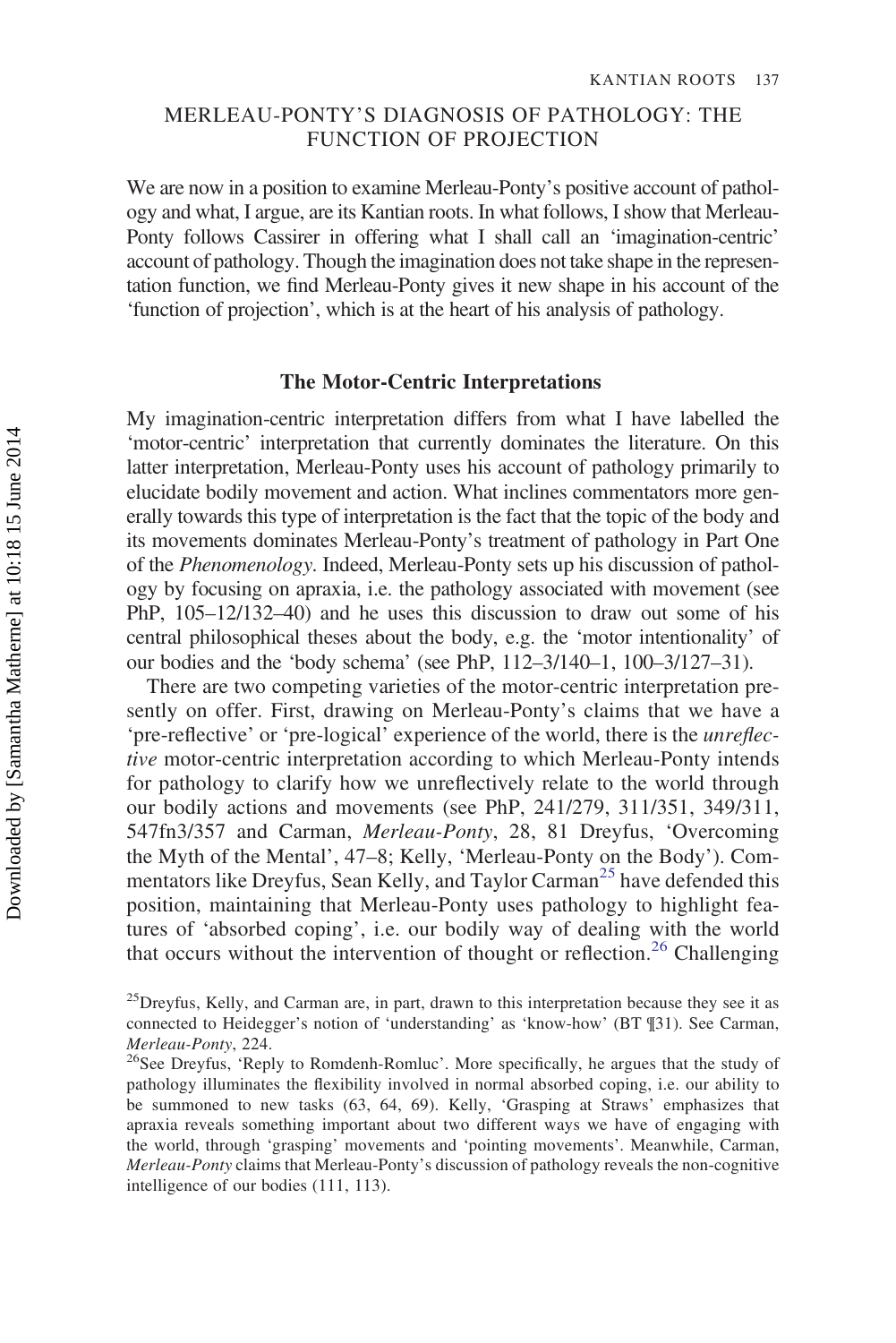this line of thought, Romdenh-Romluc has put forth a reflective variety of the motor-centric interpretation, according to which Merleau-Ponty uses pathology to explain an important kind of bodily action, viz., action guided by thought ('Merleau-Ponty and the Power to Reckon with the Possible', Merleau-Ponty and Phenomenology of Perception, 93–102). On her account, the textual evidence suggests that Merleau-Ponty uses pathology not just to highlight our unreflective capacities, but also to elucidate a particular reflective capacity, viz., 'the power to reckon with the possible' (PhP,  $112/139$ ).<sup>27</sup> On her gloss, the power to reckon with the possible is 'the power to access – and so use – motor skills that are relevant to merely possible tasks and environments', where 'merely possible' refers to the tasks or environments I represent in thought ('Merleau-Ponty and the Power to Reckon with the Possible', Merleau-Ponty and Phenomenology of Perception, 94).<sup>28</sup> Though her account is still oriented towards explaining bodily action, her view is unique insofar as she allows for reflection to play a pivotal role in guiding that action.<sup>29</sup>

In what follows, I show that the motor-centric interpretation's exclusive emphasis on what pathology teaches us about bodily action, whether this be guided by thought or not, is misplaced. To be sure, Merleau-Ponty devotes a great deal of attention to the relationship between pathology and bodily action; however, this constitutes but one aspect of his overall project. As the imagination-centric interpretation reveals, Merleau-Ponty has a more fundamental aim, viz., highlighting something like the productive imagination, which he calls the 'function of projection', which brings unity to the various ways we deal with the world through action, perception, emotion, thought, etc.

#### The Function of Projection

Throughout the Phenomenology, Merleau-Ponty argues that it is a mistake to think of the human subject as somehow isolated from the external world; rather, drawing on Heidegger, he claims each of us is an embodied

 $27$ Cassirer also alludes to it on PSFv3 243/283: 'Orientation in this space [the space of possibility] presupposes an ability of consciousness to actualize these possibilities freely and

reckon  $[zu$  *rechnen*] with them in advance, in an intuitive and intellectual anticipation.' <sup>28</sup>She gives examples of performing kick-boxing moves against an imagined assailant (Merleau-Ponty and Phenomenology of Perception, 97), and mimicking martial arts moves in a fight scene against an 'imagined' alien ('Merleau-Ponty and the Power to Reckon with the Possible', 51).<br><sup>29</sup>To her account, Dreyfus, 'Reply to Romdenh-Romluc' objects that Merleau-Ponty cannot

address how thought guides bodily action because Merleau-Ponty has 'nothing to say' about how abstract thought is possible (67). This, I think, goes too far. While it may be true that giving a fully developed account of abstract thought is not Merleau-Ponty's aim in the Phenomenology, as will emerge below, Merleau-Ponty recognizes that we are human beings who have both bodies and minds, and that any proper account of the phenomenology of our perception must take into account how our bodily engagement with the world is shaped by our cognitive lives, and vice versa.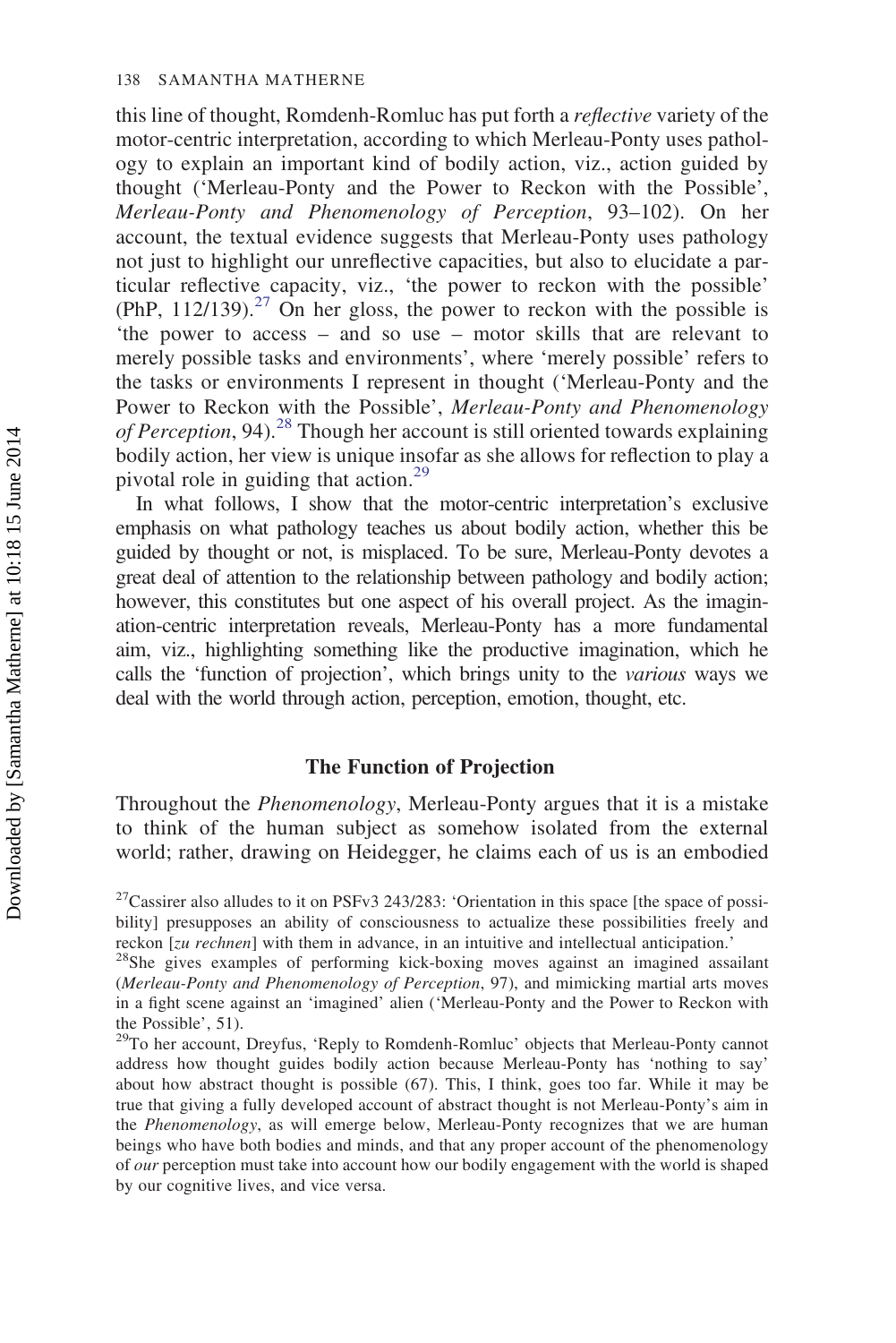'being-in-the-world', i.e. we are essentially bound up with the world around us (PhP, lxxvii/13). Our experience, then, is not the result of something wholly 'inside' interacting with something wholly 'outside'; it is determined by a more 'organic' relationship between us and the world (PhP, 154/189). According to Merleau-Ponty, this means, in part, that we do not experience the world as something entirely alien; rather, it is full of what J. J. Gibson called 'affordances', i.e. 'invitations' or 'summons' to act in certain ways (PhP, 331/373).<sup>30</sup> However, our experience is not merely a matter of being sensitive to the world's invitations, for in that case, there would be but a one-sided between us and the world. Instead, as we shall see in what follows, Merleau-Ponty urges that the way the world summons us is, in turn, shaped by our own intentions, e.g. I see a coffee cup as something 'to pick up' because I need to wake up. This is a fundamental feature of human existence and it is what Merleau-Ponty endeavours to elucidate with his account of the function of projection.

Merleau-Ponty defines the function of projection as,

[the] power of marking out borders and directions in the given world, of establishing lines of force, of arranging perspectives, of organizing the given world according to the projects of the moment, and of constructing upon the geographical surroundings a milieu of behavior and a system of significations that express, on the outside, the internal activity of the subject … the normal person's projects polarize the world.

(PhP, 115/143)

As he makes this point later, 'for the normal person, the subject's intentions are immediately reflected in the perceptual field: they polarize it, put their stamp on it, or finally, effortlessly give birth there to a wave of significations' (PhP, 133/ 164–5). Now, this characterization of projection has seemed worrisome to some insofar as it appears to appeal to a view of the subject that Merleau-Ponty rejects (see Saint Aubert, Le scenario cartésien, 137, Dreyfus, 'Reply to Romdenh-Romluc', 62–4); however, as we see in the following passage, Merleau-Ponty does not think that there is a *de facto* tension between the idea that the subject is inseparable from the world and that she projects it:

The world is inseparable from the subject, but from a subject who is nothing but a project of the world; and the subject is inseparable from the world, but from a world that it itself projects. The subject is being-in-the-world and the world remains 'subjective'. 31

(PhP, 454/493)

 $30^3$ For a discussion of this point, see Dreyfus, 'Reply to Romdenh-Romluc'.<br> $31$ Merleau-Ponty cites Heidegger here (BT, 418/366). It is perhaps also worth mentioning that the idea of projection plays a pivotal role in Heidegger's account of understanding in ¶31 of BT.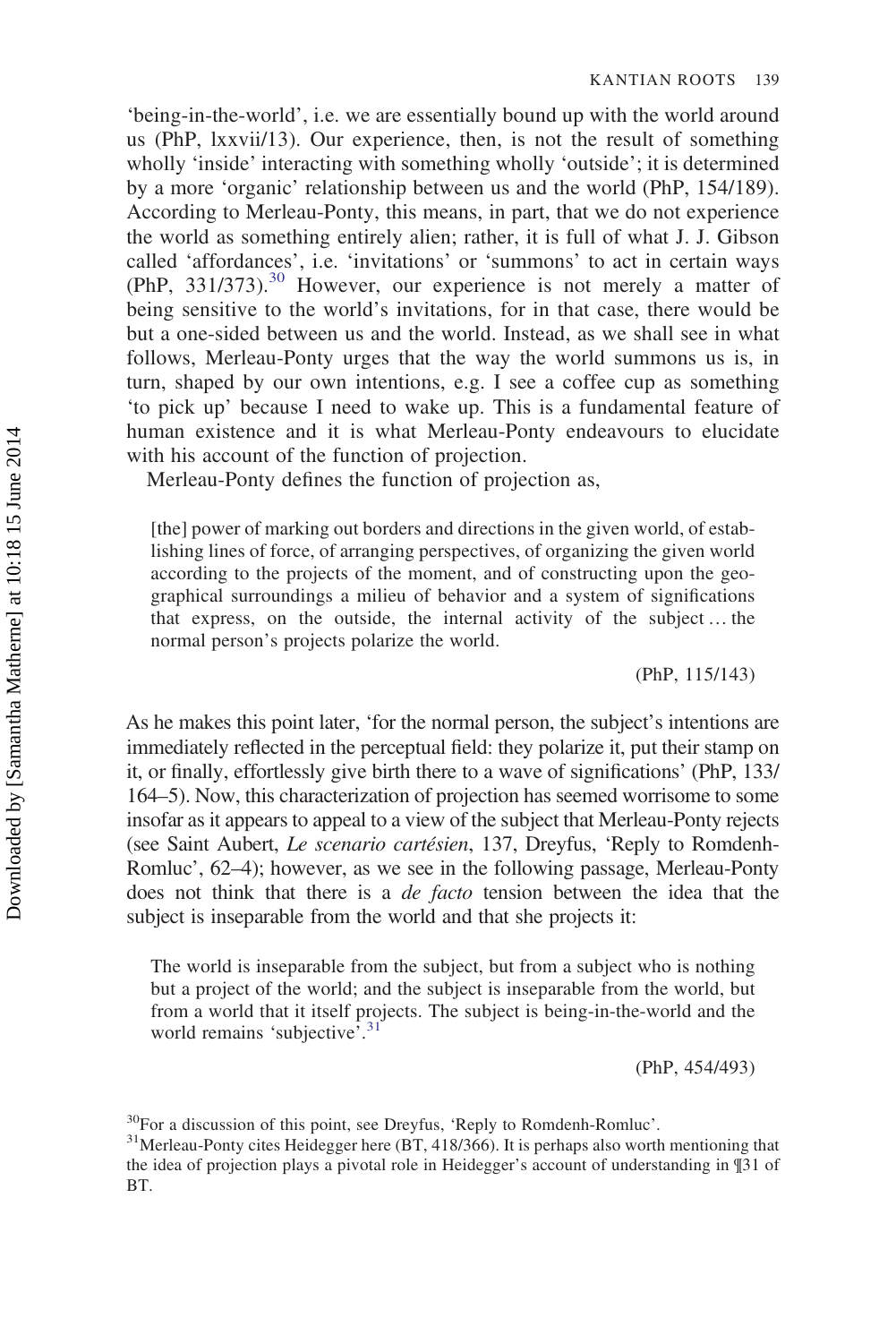Far from distancing himself from the notion of projection, Merleau-Ponty, in fact, puts it at the core of subjectivity. In which case, his account of the function of projection plays a crucial role in elucidating the type of subjects we are.

In order to clarify what sorts of intentions are at stake in projection, Merleau-Ponty introduces the notion of the 'intentional arc' (PhP, 137/ 169–70, 160/194).<sup>32</sup> He describes the intentional arc as follows:

the life of consciousness – epistemic life, the life of desire, or perceptual life – is underpinned by an 'intentional arc' that projects around us our past, our future, our human milieu, our physical situation, our ideological situation, and our moral situation, or rather, that ensures that we are situated within all of these relationships.<sup>33</sup>

(PhP, 137/169–70)

This passage reveals that Merleau-Ponty is not concerned with how we project the world solely in light of one type of intention, e.g. those related to bodily movement; he is interested in how we project the world in light of a rich variety of intentions. Likewise, Merleau-Ponty does not privilege intentions that are explicit or reflective; there can also be implicit intentions that we project the world in light of that fall on this arc. The intentional arc, then, involves a spectrum of intentions, which are all underwritten by the same 'core function', i.e. the function of projection.<sup>34</sup>

<sup>34</sup>I agree with Kelkel, 'Merleau-Ponty et le problème de l'intentionnalité corporelle' who argues that the intentionality underwriting the intentional arc is 'motor intentionality'. However, it is important to recognize that motor intentionality is not simply a matter of intending to move our bodies in a certain way; rather, it is a more *generic* form of intentionality that characterizes our conscious orientation towards the world through our bodies, whether we are engaging in bodily movement, ethical deliberation, reflective contemplation, etc.

 $32$ Insofar as I take the notion of the intentional arc to be one Merleau-Ponty commits himself to, I agree with Kelkel, 'Merleau-Ponty et le problème de l'intentionnalité corporelle' and disagree with Saint Aubert, Le scenario cartésien who argues that the discussion of the intentional arc is a 'confused attempt' [tentative confuse] that is 'immediately aborted' [aussitôt avortée] (138fn, my transl.).  $33$ Merleau-Ponty borrows the term 'intentional arc' ('*intentionale Bogen*' in German) from the

literature on schizophrenia, specifically from Fischer 'Raum-Zeit-Struktur und Denkstörung in der Schizophrenie', who takes it from its original source, Beringer, 'Denkstörung und Sprache bei Schizophrenen'. According to Beringer, schizophrenia does not affect a particular operation of thought, but rather a 'much more general ... underlying function, which impinges on the unity of the formal structure of thought' (191, my transl.). Ordinarily, he argues, we can think about how something present is connected to other possibilities and he labels this pattern of connection 'the range [Spannweite] of the intentional arc' (190, my transl.). In schizophrenia, however, he claims that there is a 'relaxation' [Lockerung] of the intentional arc, such that the patient is no longer able to consider these connections (193, my transl.). Fischer further develops this thought by arguing that the 'relaxation of the intentional arc' affects not only thought, but also how a patient organizes space and time (250, 255). As Merleau-Ponty describes Fischer's point, pathology involves a 'more general disturbance'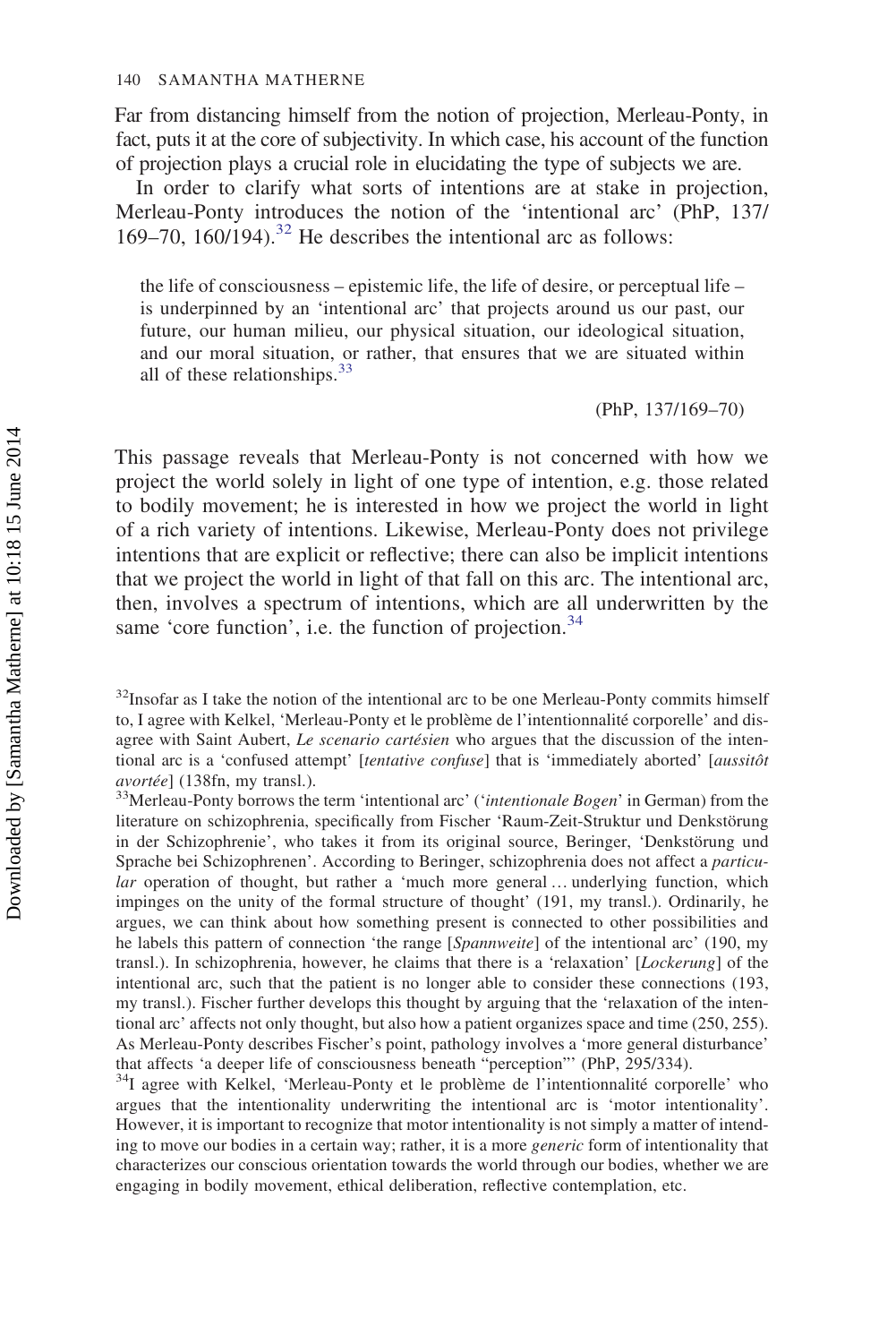It is in this regard that the function of projection with its intentional arc begins to betray its Kantian roots.<sup>35</sup> Recall that, for Kant, the productive imagination is responsible for mediating between two seemingly distinct capacities: sensibility and understanding. As we saw above, on Merleau-Ponty's interpretation, this means that the imagination 'grounds the unity of consciousness', i.e. it unifies how we relate to the world in these different ways (PhP,  $xxxi/18$ ).<sup>36</sup> Merleau-Ponty, however, treats the intentional arc in a similar way, claiming that it 'creates the unity of the senses, the unity of the senses with intelligence, and the unity of sensitivity and motricity' (PhP, 137/169–70). Like Kant before him, then, he takes there to be a special function (of imagination, of projection) that grounds the divergent ways we have of relating to the world and gives unity to the different facets of our existence.

However, Merleau-Ponty has a further reason for linking the productive imagination to the function of projection: like Cassirer before him, Merleau-Ponty takes the function of projection to open us up to possibilities. In Merleau-Ponty's words, our existence is not 'enclosed in the actual'; in addition to being 'mobilized by real situations … [we can] be situated in the virtual' (PhP, 111/139). Merleau-Ponty claims that there are always 'motor, perceptual and even intellectual possibilities' open to us and the function of projection gives us the freedom to divert ourselves into these different possibilities (PhP, 158/193). Merleau-Ponty, however, recognizes this as a Kantian idea, for as we saw in his discussion of Cassirer, he associates Kant's notion of the productive imagination with the 'spontaneity' involved in our hold on the world and the 'power to imagine [figurer] any

<sup>35</sup>Of course, it is not only Kant who influences Merleau-Ponty's conception of the function of projection and the intentional arc. As we saw above, Merleau-Ponty thinks of Kant's theory of the imagination as a precursor to the phenomenological conception of intentionality at work in Heidegger's discussion of 'transcendence' and Husserl's discussion of 'operative intentionality'. Although we cannot pursue this further here, Merleau-Ponty is particularly influenced by the connection Heidegger and Husserl draw between intentionality and temporality. As becomes clear in the 'Temporality' chapter, Merleau-Ponty ultimately thinks of transcendence or operative intentionality in temporal terms (PhP, 441/480). Drawing particularly on Husserl's On the Phenomenology of the Consciousness of Internal Time, Merleau-Ponty argues that since the operative intentionality that underwrites all of our intentions is essentially temporal, our intentions will have a complex temporal structure that determines and unifies them. More specifically, he follows Husserl in claiming that every present intention is a 'retention', i. e. it preserves (or projects) the past, and a 'protention', i.e. it anticipates (or projects) the future (PhP, 439/478). This, in turn, means that temporality is something that unites together our past, present, and future intentions: time, as Merleau-Ponty puts it, is a 'network [*réseau*] of intentionalities' (PhP, 440/479). For Merleau-Ponty, then, beyond the Kantian account of the imagination, the phenomenological account of temporality is needed to clarify the tem-

poral nature of the function of projection and the intentional arc.<br><sup>36</sup>Merleau-Ponty's interpretation seems to have been influenced by Heidegger's claim in *Kant* and the Problem of Metaphysics that the imagination is the 'common root' of sensibility and understanding. As Henrich, 'On the Unity of Subjectivity' argues, this is a contentious interpretation of Kant.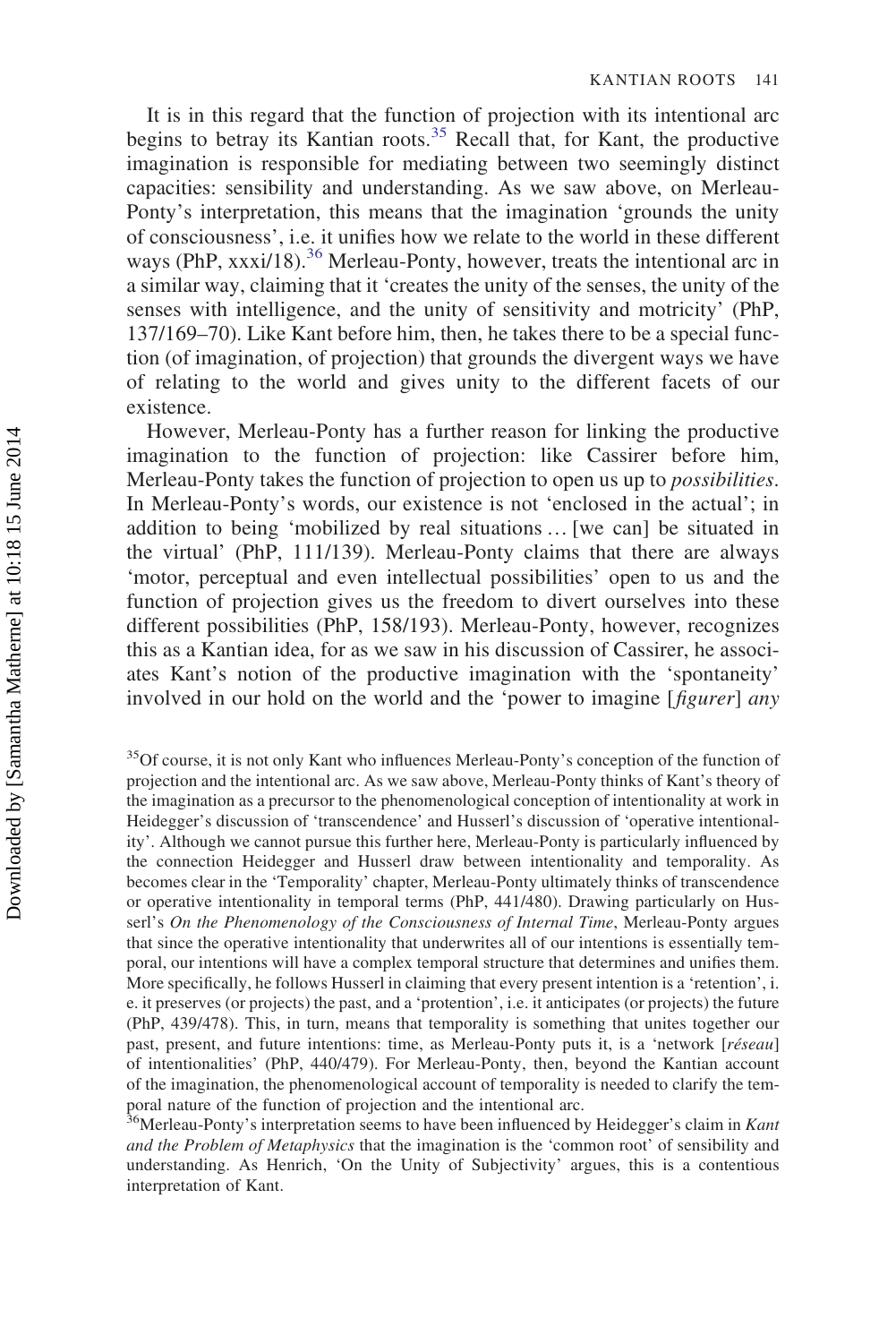intention whatever in the world' (PhP, 198/233, my emphasis). To be sure, Merleau-Ponty does not want to retain any intellectualistic connotations of the productive imagination from Kant; nevertheless, his function of projection preserves the unifying, projective, and spontaneous features he associates with the productive imagination.

Although this way of presenting the function of projection may seem like what Romdenh-Romluc has in mind in her discussion of the power to reckon with the possible, there is an important difference between our accounts: I take 'reckoning with the possible' to be more pervasive than Romdenh-Romluc does. Romdenh-Romluc gives what we could call a practical reading of the power to reckon with the possible: it explains a subset of practical actions, which involve the exercise of our motor skills in response to a merely possible environment represented in thought. My reading, however, is broader than this practical reading for I interpret the 'possible' we reckon with to include the wide variety of intentions falling on the intentional arc. That is to say, I take us to be reckoning with the possible not just when we engage in practical activities, but when we take up *any* intention on the arc, whether it be more practically oriented or not.

#### The Function of Projection and Pathology

Turning now to Merleau-Ponty's account of pathology, we find that he, like Cassirer before him, identifies his version of the Kantian productive imagination, viz., the function of projection, as the root of pathological disorders. On his view, in pathological experience, the function of projection no longer works properly and the intentional arc 'goes limp' (PhP, 137/170). Echoing Cassirer, Merleau-Ponty claims pathological patients can no longer project the world in light of multiple intentions; rather, their experience becomes 'enclosed in the actual' (PhP, 111/139). Insofar as Merleau-Ponty offers us an analysis of pathology in terms of the function of projection, he provides what we might call a 'holistic' analysis, i.e. he endeavours to elucidate what has gone wrong in a patient's life as a whole, not just what besets her ability to move her body.

To be sure, Merleau-Ponty devotes a good deal of attention to explaining what goes wrong in apraxia and this is what the motor-centric interpretations tend to focus on. In normal experience, Merleau-Ponty suggests a person,

does not have his body available merely as implicated in a concrete milieu, he is not merely situated in relation to tasks set by his trade. … Rather, in addition he possesses his body as the correlate of pure stimuli stripped of all practical signification; he is open to verbal and fictional situations that he can choose for himself or that a researcher might suggest.

(PhP, 111/139)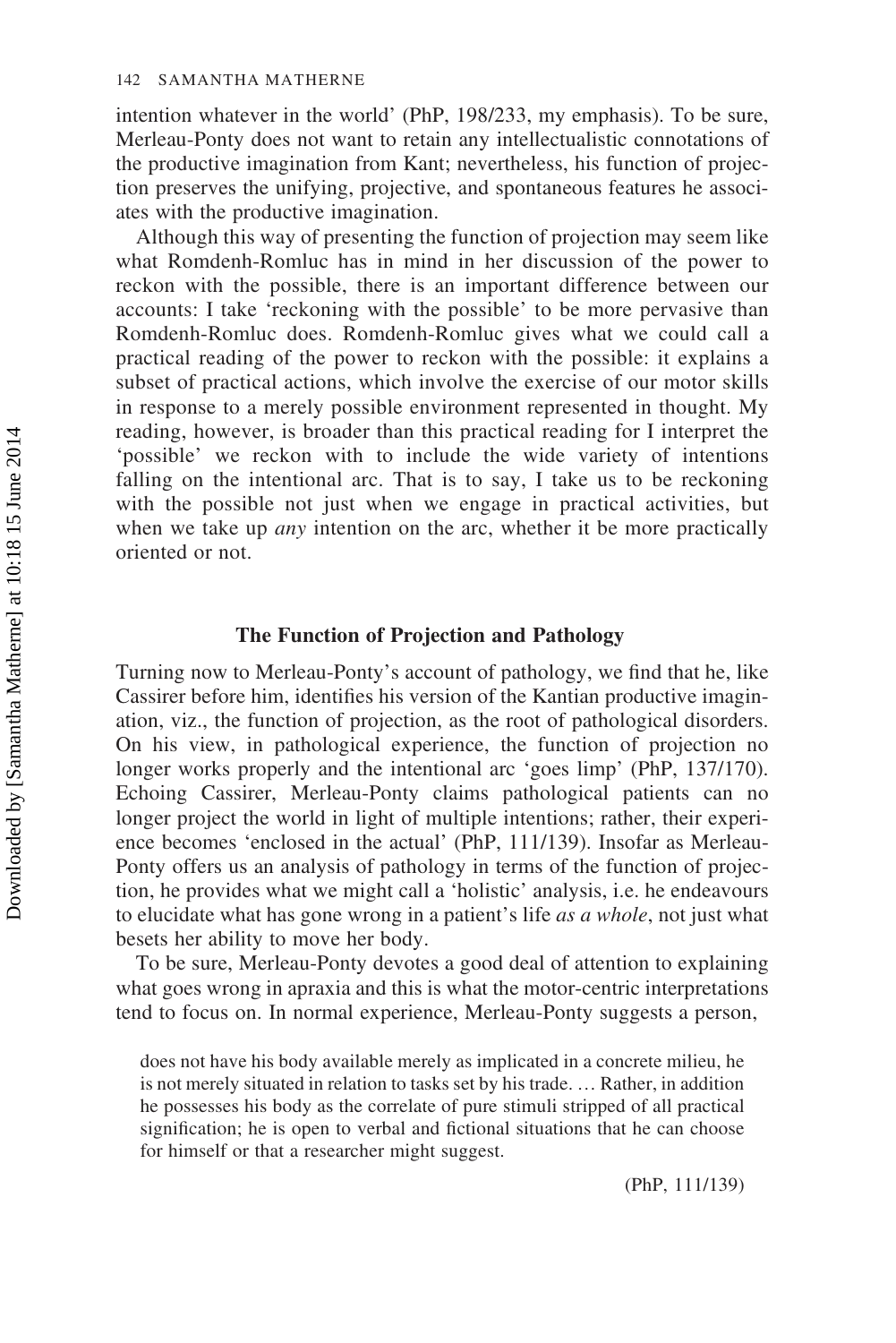The patient, by contrast, is confined to the actual, barred from 'verbal and fictional situations'. Shy of being able to freely put herself in these latter situations, the patient can only engage in concrete movements, relevant to 'the actual', i.e. what is immediately present to her or relevant to a particular task (see PhP, 106–9/133–7).

Still, it is important to see that Merleau-Ponty's account of apraxia is but one moment of his overall analysis of pathology. Indeed, he sees the problem underlying apraxia as manifesting in other pathological disorders as well. Beginning with aphasia, he argues that in an experience like colour amnesia, if a doctor asks the patient to group the 'red' samples together, he cannot do so because he cannot organize the world in light of that task. He cannot see the samples as possibly having meaning related to the word 'red' or to the doctor's request; instead, each sample is inert and remains 'confined within its individual existence' (PhP, 197/232). Likewise in perceptual agnosia, Merleau-Ponty claims a patient cannot immediately recognize an object upon a doctor's request because the request, 'tell me what object that is', is an empty one: it does not signal to the patient a task he could undertake and organize the world in light of PhP, 110/137.

Merleau-Ponty goes on to suggest that these issues with the function of projection are also expressed in intellectual disorders, disorders that tend to be neglected by the motor-centric interpretation. For example, Merleau-Ponty claims that if a patient is not able to use or understand a metaphor, this is because he is not able to project different possible ways a word could have meaning. A patient cannot, for example, understand the metaphor 'the chair leg' because he does not take the word 'leg' to include a possible reference to chairs (PhP, 129/160–1). Likewise, in disorders affecting a patient's ability to engage in mathematical thought, Merleau-Ponty claims he is unable to project the number in multiple ways; he is confined to seeing the number only as occupying a fixed place in the number sequence (PhP, 135/167). Or, in geometrical disorders, Merleau-Ponty suggests that if a patient cannot make a square from four isosceles triangles, this is because he cannot project those triangles in terms of an 'imaginary meaning', i.e. as possible constituents of a square (PhP, 133/165).

However, though Merleau-Ponty is concerned, in part, with explaining how each *particular* disorder manifests the same problem, it is crucial to recognize that the centrepiece of his analysis is his explanation of why pathology manifests holistically, i.e. why linguistic, perceptual, motor, and cognitive disorders go hand in hand. According to Merleau-Ponty, when a patient's intentional arc 'goes limp', this reverberates across her experience as she is 'confined to the actual' in everything she does, perceives, thinks, and feels.

Merleau-Ponty emphasizes the holistic effect of pathology most in his discussion of one of Gelb and Goldstein's patients, 'Schneider', who suffered a brain injury from a shell splinter. One of the results of Schneider's injury is his inability to both initiate sexual contact, and, if he stumbles into such a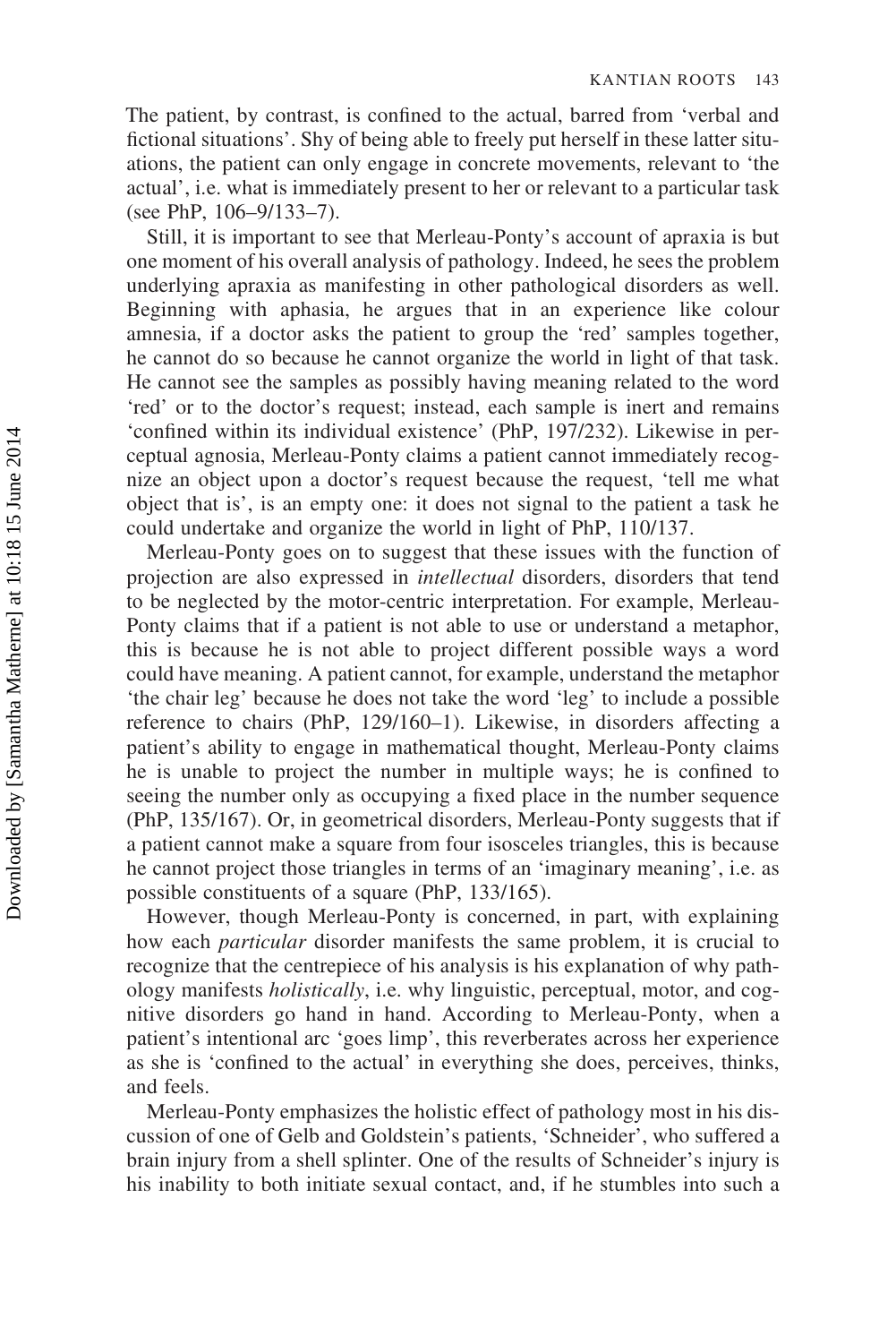situation, bring the act to completion. Merleau-Ponty analyses this situation as follows,

The patient has lost the power of projecting before himself a sexual world, of putting himself into an erotic situation, or, once the situation is under way, of sustaining it or of following it through to satisfaction … the tactile stimuli themselves … have, so to speak, ceased speaking to his body … because the patient has ceased posing to his surrounding that silent and permanent question that defines normal sexuality.

(PhP, 159/193–4)

However, Merleau-Ponty goes on to point out that Schneider's sexual problems are accompanied by a wide range of other problems: he can no longer place himself,

within an affective or ideological situation … Faces are neither pleasant nor unpleasant … The sun and the rain are neither joyful nor sad … the world is affectively neutral … He would like to be able to think about politics or religion, but he never even tries.

(PhP, 159–60/194)

According to Merleau-Ponty, Schneider suffers from this suite of problems because the intentional arc of his life has given way: the multiple possible intentions normally available have become levelled down. This leads Merleau-Ponty to claim that Schneider's case reveals,

the vital roots of perception, motricity, and representation, by grounding all of these 'processes' upon an 'intentional arc' that weakens for the patient and that for the normal subject gives experience its degree of vitality and fecundity.

(PhP, 160/195)

This, then, is the lesson Merleau-Ponty draws from pathology: it elucidates not one facet of our lives, but the unity of our lives as a whole.

#### Merleau-Ponty's Advance of the Productive Imagination

So far, I have emphasized that rather than being motor-centric, Merleau-Ponty's account of pathology, like Cassirer's before him, is imaginationcentric. This interpretation makes better sense of not only Merleau-Ponty's claim that pathology is traceable back to the function of projection and intentional arc, but also his emphasis on the holistic effect of pathology. However, even if the imagination-centric interpretation is right and points towards the Kantian roots of Merleau-Ponty's account of pathology, Merleau-Ponty does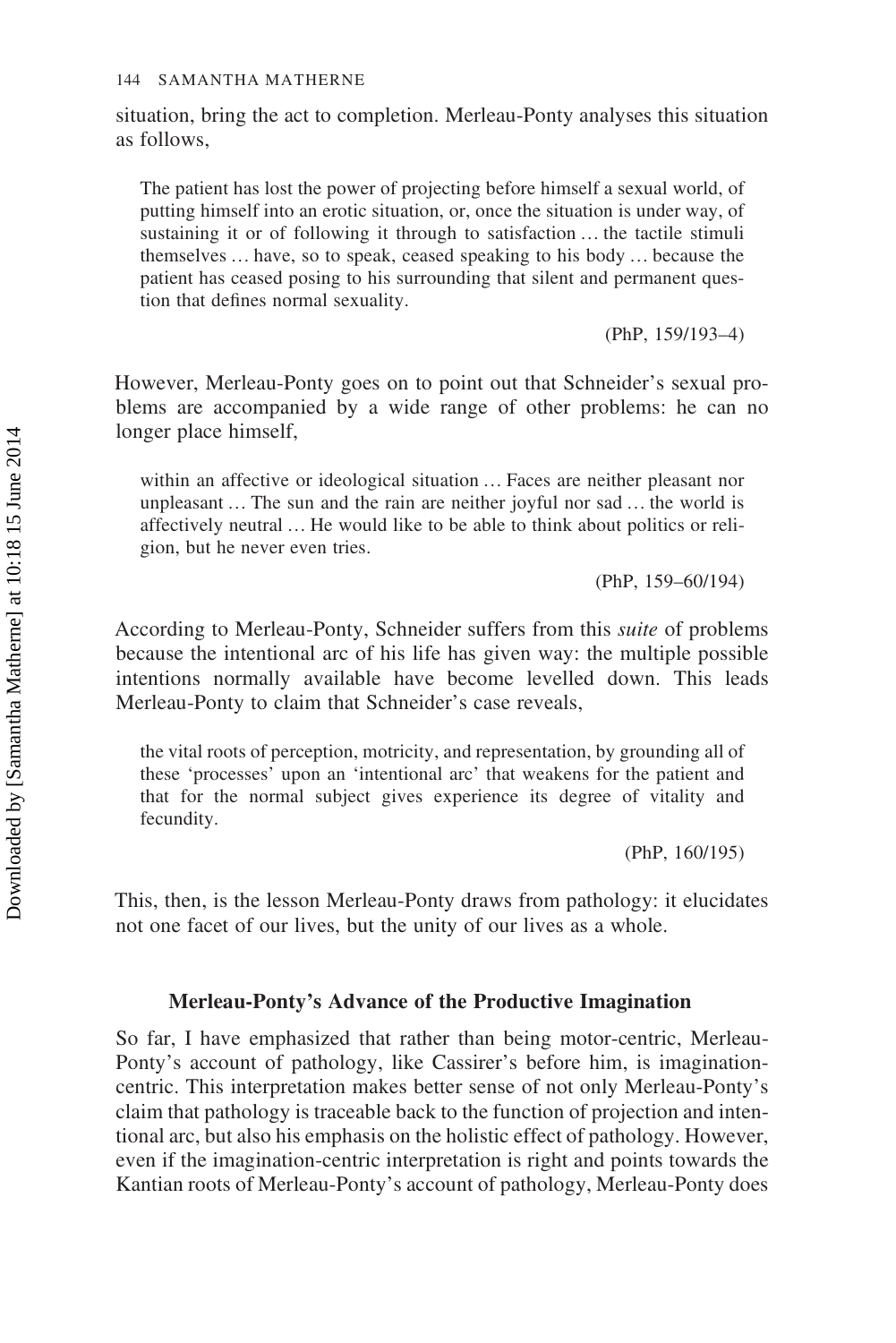not simply appropriate the productive imagination as it is presented in Kant or in Cassirer; for, unlike his predecessors, he explicitly takes up the embodied nature of the productive imagination.

Regardless of whether Kant or Cassirer ultimately thought the productive imagination has an important relationship to us as embodied human beings, this is not a feature of their account either chooses to emphasize.<sup>37</sup> By contrast, Merleau-Ponty highlights the bodily nature of the productive imagination in the three following ways. To begin, Merleau-Ponty maintains that our productive imagination can be exercised through our bodies without the involvement of the intellect. For example, Merleau-Ponty suggests that even if I have not reflectively formed an intention to pick something up, if I reach towards it with my hand, this movement will involve the intentionality of my body (PhP, 140/172). In which case, rather than characterizing the productive imagination as a mental capacity, he treats it as one that can manifest through the body alone.<sup>38</sup> Second, insofar as Merleau-Ponty defines consciousness as being towards the world through our bodies, then any conscious act will somehow involve motor intentionality. This is not to say that every conscious act will involve an intention to move my body in a particular way; rather, his idea is that whether we are engaged in bodily movement, reflective thought, or some other conscious activity, we are directed towards the world through our bodies.<sup>39</sup> This, in turn, means that for Merleau-Ponty the intellectual exercise of our productive imaginations depends on our embodiment and what he calls motor intentionality. Third, however, Merleau-Ponty also acknowledges that there is a *reciprocal* relationship between our bodily dealings with the world and our more reflective engagement with it:

there is no single movement in a living body that is an absolute accident with regard to psychical intentions and no single psychical act that has not found at least its germ or its general outline in physiological dispositions.

(PhP, 90/117–8)

Thus, there appears to be a dynamic relation between the different ways we have of projecting, whether they be more or less oriented towards our embodied or cognitive existence. Indeed, this is what should be expected insofar

 $37$ To be clear, this is not to say that Kant or Cassirer could not accommodate views of embodiment in this regard, rather the point is that they did not, as Merleau-Ponty did, see it as something necessary to address.

<sup>&</sup>lt;sup>38</sup>As Merleau-Ponty puts it, our lives involve 'this back-and-forth of existence that sometimes allows itself to exist as a body and sometimes carries itself into personal acts' (PhP, 90/117).  $39$ On this point, I agree with Saint Aubert's, Le scenario cartésien suggestion that Merleau-Ponty's analysis of motor intentionality is part of his effort to elucidate the most fundamental intentionality of our existence, i.e. the intentionality at stake in the intentional arc, function of projection, and 'operative intentionality'. As noted above, however, this means that motor intentionality cannot be narrowly exhausted by intentions to move our bodies.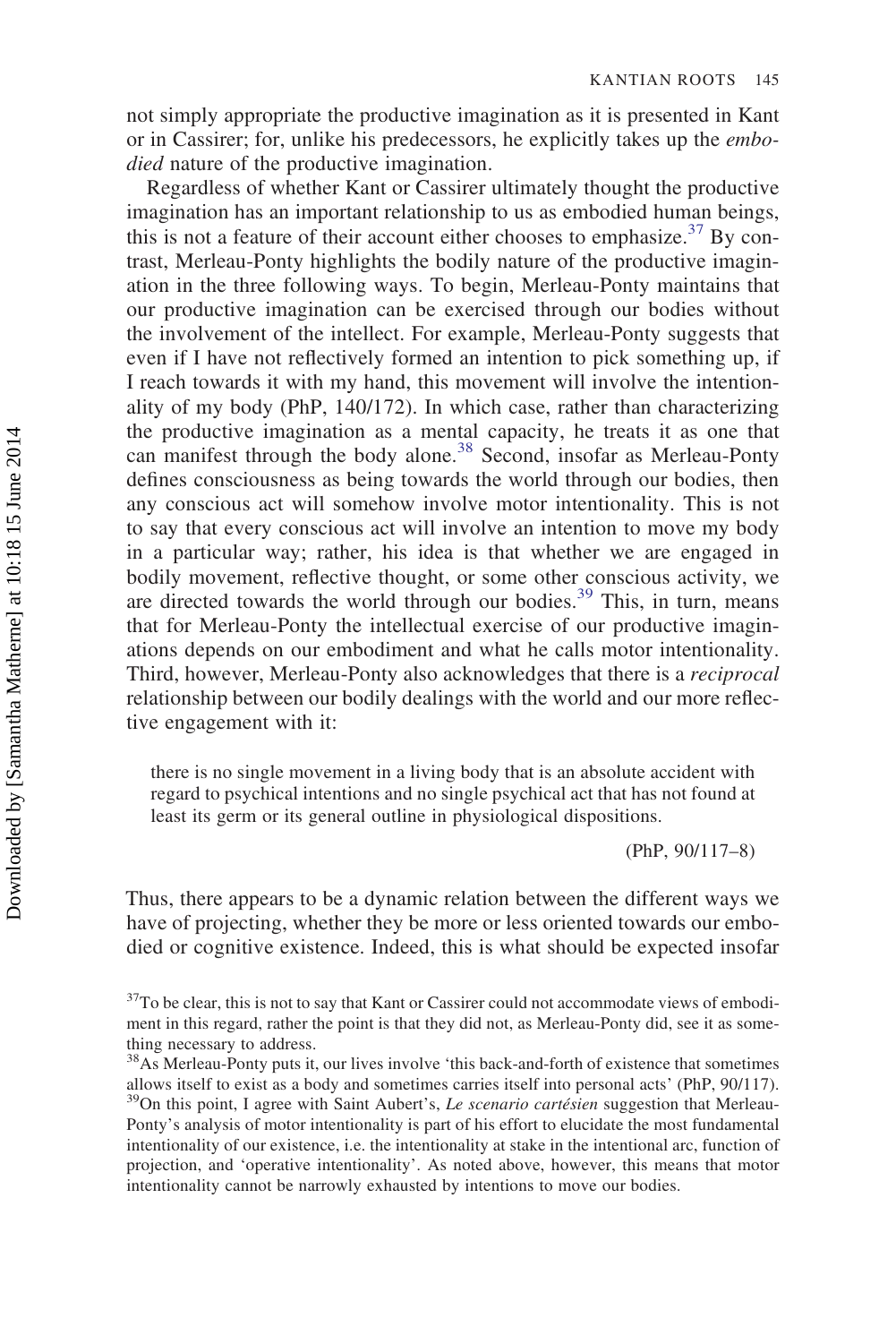as Merleau-Ponty treats these facets of our existence as unified expressions of one and the same projective function.

## CONCLUSION: MERLEAU-PONTY AND THE KANTIAN **TRADITION**

In this paper, I have tried to show that there is considerable insight to be gained into Merleau-Ponty's philosophical use of pathology if we acknowledge the ways in which he was influenced by Cassirer's Kantian account of pathology. While some have been tempted to read Merleau-Ponty's account of pathology as teaching us lessons about our motor lives, I have shown that he is making a deeper point about our lives as embodied human beings who organize the world in light of intentions. This is why, I claimed, Merleau-Ponty is drawn to Cassirer's analysis of pathology in terms of the productive imagination. For, on Cassirer's gloss, Kant's productive imagination is a non-discursive capacity that not only underwrites our various ways of relating to the world, but also opens us up to different possible ways of projecting the world. Merleau-Ponty understands his own function of projection and intentional arc in these terms and this leads him to offer an imaginationcentric account of pathology.

However, this fruitful line of interpretation will only go forward if we reverse the trend to read Merleau-Ponty's philosophy as pitted against Kant's. As our discussion has revealed, rather than reject the Kantian tradition all together, Merleau-Ponty levies criticisms against what he disagrees with and embraces what he takes to be promising. Our understanding of Merleau-Ponty's relationship to Kant should take into account these nuances. The present analysis of the role the productive imagination plays in Merleau-Ponty's account of pathology has been one step in this direction; however, much work remains to be done to expose the Kantian themes in Merleau-Ponty's philosophy, indeed phenomenology, more generally.

Submitted 23 April 2013; revised 7 December; accepted 15 December University of British Columbia

## BIBLIOGRAPHY

Allais, Lucy. 'Kant, Non-conceptual Content, and the Representation of Space'. Journal of the History of Philosophy 47, no. 3 (2009): 383–413. Barash, Jeffrey. The Symbolic Construction of Reality: The Legacy of Ernst

Cassirer. Chicago: University of Chicago Press, 2008.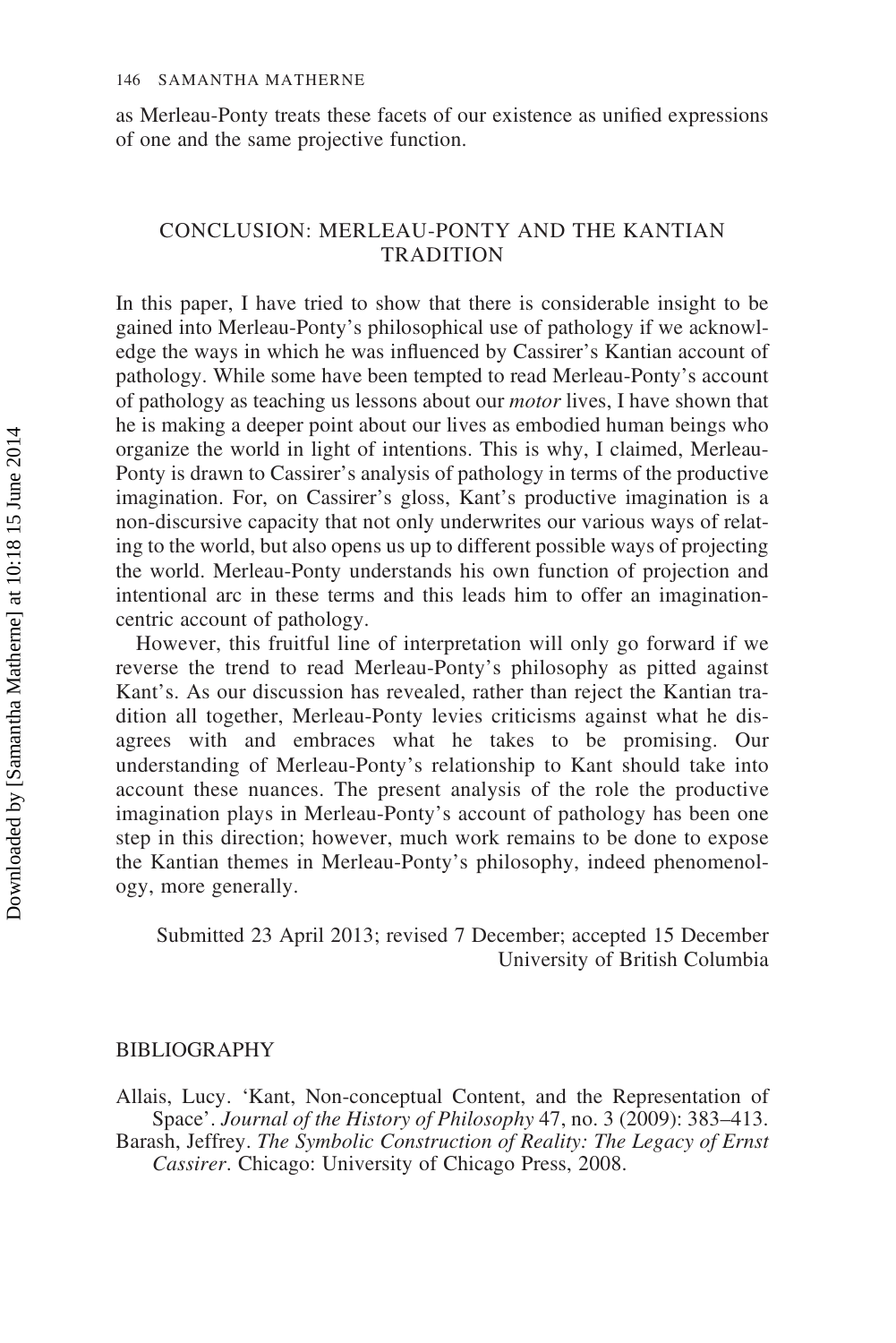- Bayer, Thora Ilin. Cassirer's Metaphysics of Symbolic Forms. New Haven, CT: Yale University Press, 2001.
- Beringer, Kurt. 'Denkstörung und Sprache bei Schizophrenen'. Zeitschrift für die gesamte Neurologie und Psychiatrie 103, no. 1 (1926): 185–97.
- Carman, Taylor. 'Sensation, Judgment, and the Phenomenal Field'. In The Cambridge Companion to Merleau-Ponty, edited by Taylor Carman and Mark B. N. Hansen, 50–73. Cambridge: Cambridge University Press, 2005.
- Carman, Taylor. Merleau-Ponty. London: Routledge, 2008a.
- Carman, Taylor. 'Between Empiricism and Intellectualism'. In Merleau-Ponty: Key Concepts, edited by Rosalyn Diprose and Jack Reynolds, 44–56. Stocksfield: Acumen, 2008b.
- Cassirer, Ernst. Philosophie der symbolischen Formen. Dritter Teil: Phänomenologie der Erkenntnis. Berlin: Bruno, 1929. Translated as The Philosophy of Symbolic Forms: Volume III: The Phenomenology of Knowledge. Translated by Ralph Manheim. New Haven, CT: Yale University Press, 1957 (PSFv3)
- Cassirer, Ernst. 'The Problem of the Symbol'. Translated by J. M. Krois. Man and World 11, nos. 3–4 (1978): 411–28.
- Dreyfus, Hubert L. 'Overcoming the Myth of the Mental'. Topoi 25, nos. 1–2 (2006): 43–9.
- Dreyfus, Hubert L. 'Reply to Romdenh-Romluc'. In Reading Merleau-Ponty: On Phenomenology of Perception, edited by Thomas Baldwin, 59–69. London: Routledge, 2007.
- Fischer, Franz. 'Raum-Zeit-Struktur und Denkstörung in der Schizophrenie'. Zeitschrift für die gesamte Neurologie und Psychiatrie 124, no. 1 (1930): 241–56.
- Freudenthal, Gideon. 'The Missing Core of Cassirer's Philosophy'. In Symbolic Forms and Cultural Studies, edited by Cyrus Hamlin and J. M. Krois, 203–26. New Haven, CT: Yale University Press, 2004.
- Friedman, Michael. 'Ernst Cassirer'. The Stanford Encyclopedia of Philosophy, edited by Edward Zalta (Spring 2011 Edition). [http://](http://plato.stanford.edu/archives/spr2011/entries/cassirer/) [plato.stanford.edu/archives/spr2011/entries/cassirer/](http://plato.stanford.edu/archives/spr2011/entries/cassirer/).
- Gallagher, Shawn. 'Body Schema and Intentionality'. In The Body and the Self, edited by José Luis Bermúdez, Naomi Eilan, and Anthony Marcel, 225–44. Cambridge: MIT Press, 1995.
- Ginsborg, Hannah. 'Was Kant a Nonconceptualist?'. Philosophical Studies 137, no. 1 (2008): 65–77.
- Heidegger, Martin. Being and Time. Translated by Macquarrie and Robinson. Oxford: Blackwell, 1962 (BT)
- Heidegger, Martin. Kant and the Problem of Metaphysics. 5th ed. Translated by Richard Taft. Bloomington: Indiana University Press, 1990.
- Henrich, Dieter. 'On the Unity of Subjectivity'. In The Unity of Reason. Translated by Günter Zöller, 17–54. Cambridge: Harvard University Press, 1994.
- Husserl, Edmund. Formal and Transcendental Logic. Translated by Dorion Cairns. The Hague: Nijhoff, 1969.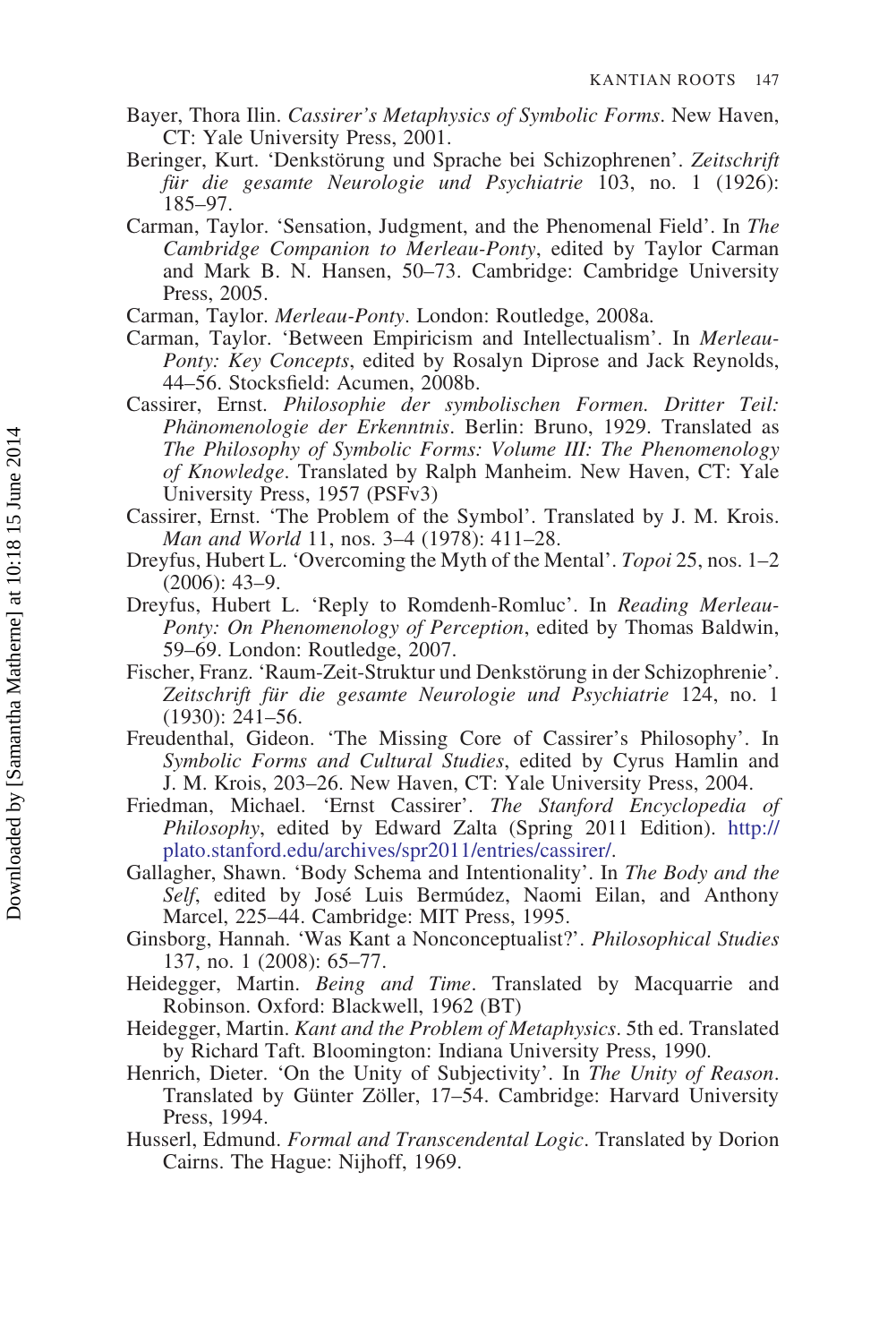- Husserl, Edmund. On the Phenomenology of the Consciousness of Internal Time (1893–1917). Translated by Dallas Willard. Dordrecht: Kluwer, 1990.
- Jensen, Rasmus. 'Motor Intentionality and the Case of Schneider'. Phenomenology and the Cognitive Sciences 8, no. 3 (2009): 371–88.
- Kant, Immanuel. Kants gesammelte Schriften. Edited by Deutschen Akademie der Wissenschaften (formerly, Königlichen Preussichen). Berlin: Walter de Gruyter, 1902.
- Kant, Immanuel. Critique of Pure Reason. Translated by Paul Guyer and Allen Wood. Cambridge: Cambridge University Press, 1998.
- Kant, Immanuel. Anthropology from a Pragmatic Point of View. Translated by Robert Louden. Cambridge: Cambridge University Press, 2006.
- Kelkel, Arion. 'Merleau-Ponty et le problème de l'intentionnalité corporelle'. In Maurice Merleau-Ponty, Le psychique et le corporel, edited by Anna-Teresa Tymieniecka and Jacques Colette, 15–37. Paris: Aubier, 1988.
- Kelly, Sean. 'Grasping at Straws: Motor Intentionality and the Cognitive Science of Skillful Action'. In Heidegger, Coping, and Cognitive Science: Essays in Honor of Hubert L. Dreyfus – Vol. II, edited by Mark Wrathall and Jeff Malpas, 161–77. Cambridge: MIT Press, 2000.
- Kelly, Sean. 'Merleau-Ponty on the Body'. Ratio 15, no. 4 (2002): 376–91.
- Krois, John Michael. Cassirer: Symbolic Forms and History. New Haven, CT: Yale University Press, 1987.
- Krois, John Michael. 'Philosophical Anthropology and the Embodied Cognition Paradigm'. In Embodiment in Cognition and Culture, edited by J. M. Krois, Mats Rosengren, Angela Steidele, and Dirk Westerkamp, 273–89. Amsterdam: John Benjamins, 2007.
- Longuenesse, Béatrice. Kant and the Capacity to Judge. Translated by Charles Wolfe. Princeton, NJ: Princeton University Press, 1998.
- Luft, Sebastian. 'Cassirer's Philosophy of Symbolic Forms: Between Reason and Relativism; a Critical Appraisal'. Idealistic Studies 34, no. 1 (2004): 25–47.
- Matthews, Eric. Merleau-Ponty: A Guide for the Perplexed. London: Continuum, 2006.
- McDowell, John. 'What Myth?'. Inquiry 50, no. 4 (2007): 338–51.
- McDowell, John. 'Response to Dreyfus'. Inquiry 50, no. 4 (2007): 366–70.
- Melnick, Arthur. Kant's Theory of the Self. New York: Routledge, 2009.
- Merleau-Ponty, Maurice. 'The Primacy of Perception'. In The Primacy of Perception. Translated by James Edie, 12–42. Evanston, IL: Northwestern University Press, 1964 (PrP)
- Merleau-Ponty, Maurice. Phénoménologie de la perception. Gallimard, 1945. Translated as Phenomenology of Perception. Translated by Donald Landes. London: Routledge, 2012 (PhP)
- Rockmore, Tom. Kant and Phenomenology. Chicago: University of Chicago Press, 2011.
- Romdenh-Romluc, Komarine. 'Merleau-Ponty and the Power to Reckon with the Possible'. In Reading Merleau-Ponty: On Phenomenology of Perception, edited by Thomas Baldwin, 44–58. London: Routledge, 2007.